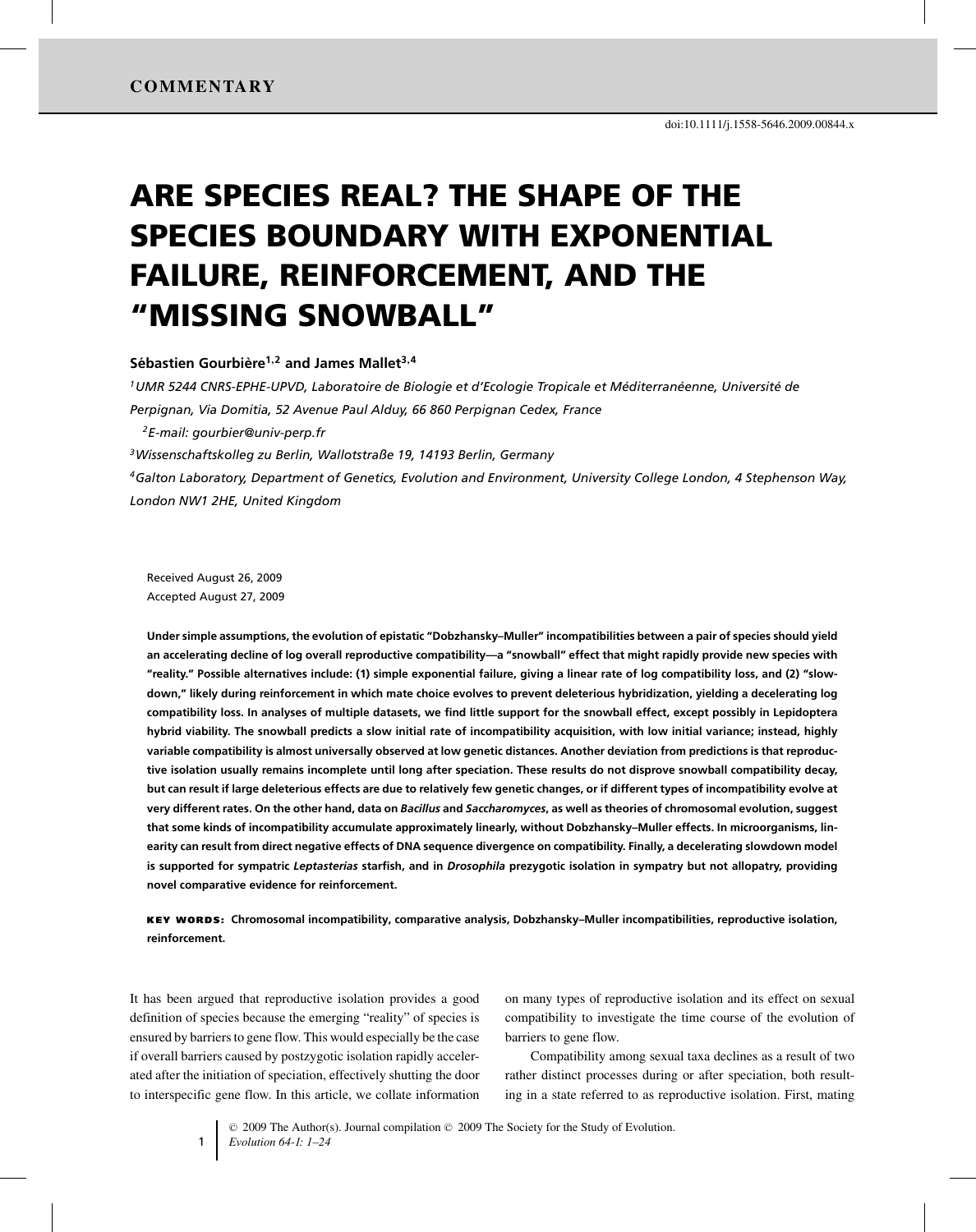behavior or gametic recognition may diverge and reduce the rate of interpopulation fertilization, to cause "prezygotic isolation." Second, genetic changes between taxa may cause hybrid sterility or inviability, or "postzygotic isolation." The processes are very different: prezygotic isolation directly reduces the level of gene flow; postzygotic isolation selects against the genes that have flowed, altering only "effective" or "successful" gene flow, rather than actual gene flow. Prezygotic isolation may be directly selected to avoid gametic wastage and unfit offspring via a good-genes sexual selection process known as "reinforcement," whereas postzygotic isolation will usually evolve as an indirect, pleiotropic result of genetic divergence (the reasons for this divergence itself may be either neutral drift, or selection for traits other than reproductive isolation).

In recent years, evolutionary biologists have considerably advanced understanding of reproductive isolation. Recent work has included: (1) detailed genomic mapping of particular pairs of species, leading to an understanding of the numbers and genetic architecture of genes causing pre- and postzygotic isolation (Hollocher and Wu 1996; Rieseberg et al. 1996; True et al. 1996; Wu et al. 1996; Dopman et al. 2004); (2) studies of individual "speciation genes," mainly in *Drosophila* (Orr et al. 2004); (3) theoretical analyses of hybrid inviability and sterility (Orr and Turelli 2001; Gavrilets 2003; Welch 2004; Gavrilets 2004; Turelli and Moyle 2007), particularly Haldane's rule, the tendency for the heterogametic sex of hybrids to suffer more inviability and sterility than the homogametic sex (Turelli and Orr 1995, 2000; Turelli and Moyle 2007); (4) theoretical studies of the evolution of ecological divergence, mate recognition and reinforcement, the tendency for pairs of taxa to diverge ecologically and in mate recognition in the face of gene flow (Kirkpatrick and Ravigné 2002; Servedio and Noor 2003); and (5) comparative analyses of the evolution of reproductive isolation related to time of divergence (Coyne and Orr 1997; Sasa et al. 1998; Fitzpatrick 2002; Presgraves 2002; Price and Bouvier 2002; Mendelson et al. 2004; Bolnick and Near 2005). In spite of this work, many problems remain. For example, some argue that ecological divergence and prezygotic isolation is most likely to drive speciation, with postzygotic isolation becoming important only after speciation is more or less complete (Mallet et al. 1998; Price and Bouvier 2002; Jiggins et al. 2005; Mallet 2006). Others argue that prezygotic and environment-independent postzygotic isolation are about equally important, because in allopatric taxa of *Drosophila* they evolve at approximately the same rate (Wu 1996; Coyne and Orr 1997, 2004), or because hybridization still occurs in nature between species with strong postzygotic isolation (Presgraves 2002).

The theory of "Dobzhansky–Muller incompatibilities" has suggested that epistatic postzygotic incompatibilities should evolve as a kind of "snowball" effect, i.e., with increasing rapidity as populations diverge (Orr 1995; Orr and Turelli 2001). Incompatibilities depending on exactly two substitutions are expected to be established as the square of the time since divergence, and incompatibilities depending on more substitutions are established with correspondingly greater acceleration. The idea that low fitness of hybrids is mainly due to interactions (epistasis) among two or more loci, as opposed to heterozygote disadvantage at single loci, is extremely compelling: such epistasis can explain well-known examples of postzygotic isolation, such as Haldane's rule (Gavrilets 2003; Coyne and Orr 2004; Welch 2004). However, there has been little progress in formulating predictions of snowball theory that can be tested using comparative data (but see Kondrashov et al. 2002; Mendelson et al. 2004; Welch 2004; Bolnick and Near 2005; Turelli and Moyle 2007).

There are, moreover, several nonepistatic alternatives for the evolution of postzygotic isolation. For example, chromosomal rearrangements can lead simply to heterozygote disadvantage (Walsh 1982; Coyne and Orr 2004; Welch 2004; Gavrilets 2004; Kirkpatrick and Barton 2007). Incompatibilities due to chromosomal rearrangements appear to cause direct major deleterious hybrid fitness effects in mammals (Chandley 1988; Britton-Davidian et al. 2000), although they have been argued to be unimportant in *Drosophila* (Coyne et al. 1991). In yeast, elegant chromosomal engineering has shown that rearrangements themselves have direct effects on hybrid fertility, and do not just trap genes with epistatic fitness effects (Delneri et al. 2003; Greig 2007). Whether local adaptation (Kirkpatrick and Barton 2007) or genetic drift (Walsh 1982; Coyne et al. 1997; Gavrilets 2004) is the cause, nonepistatic selection of this type means that chromosomal rearrangements should accumulate approximately linearly with time. Nonepistatic hybrid unfitness could also be due to a deleterious effect of DNA divergence on recombination, which causes reduced fertility in yeast and reduced transformation efficiency in bacteria such as *Bacillus* (Zawadzki et al. 1995; Greig et al. 2003; Liti et al. 2006). As well as chromosomal evolution and direct effects of DNA divergence, divergence in quantitative traits may lead to ecologically based isolation involving little hybrid incompatibility. For example, some sorts of ecologically based assortative mating may be due to simple habitat divergence; hybrids may be able to use intermediate or both habitats (Drès and Mallet 2002; Jiggins et al. 2005). Because such kinds of incompatibility are simple (rather than more complex incompatibilities depending on two or more mutations, as in Dobzhansky– Muller epistasis), their accumulation should not deviate strongly from a linear model. Recent hybrid incompatibility theory has focused on epistatic models, particularly Dobzhansky–Muller incompatibilities, but we still have little idea of how epistatic and nonepistatic processes might interact to produce overall hybrid incompatibility (Kirkpatrick and Barton 2007; Turelli and Moyle 2007).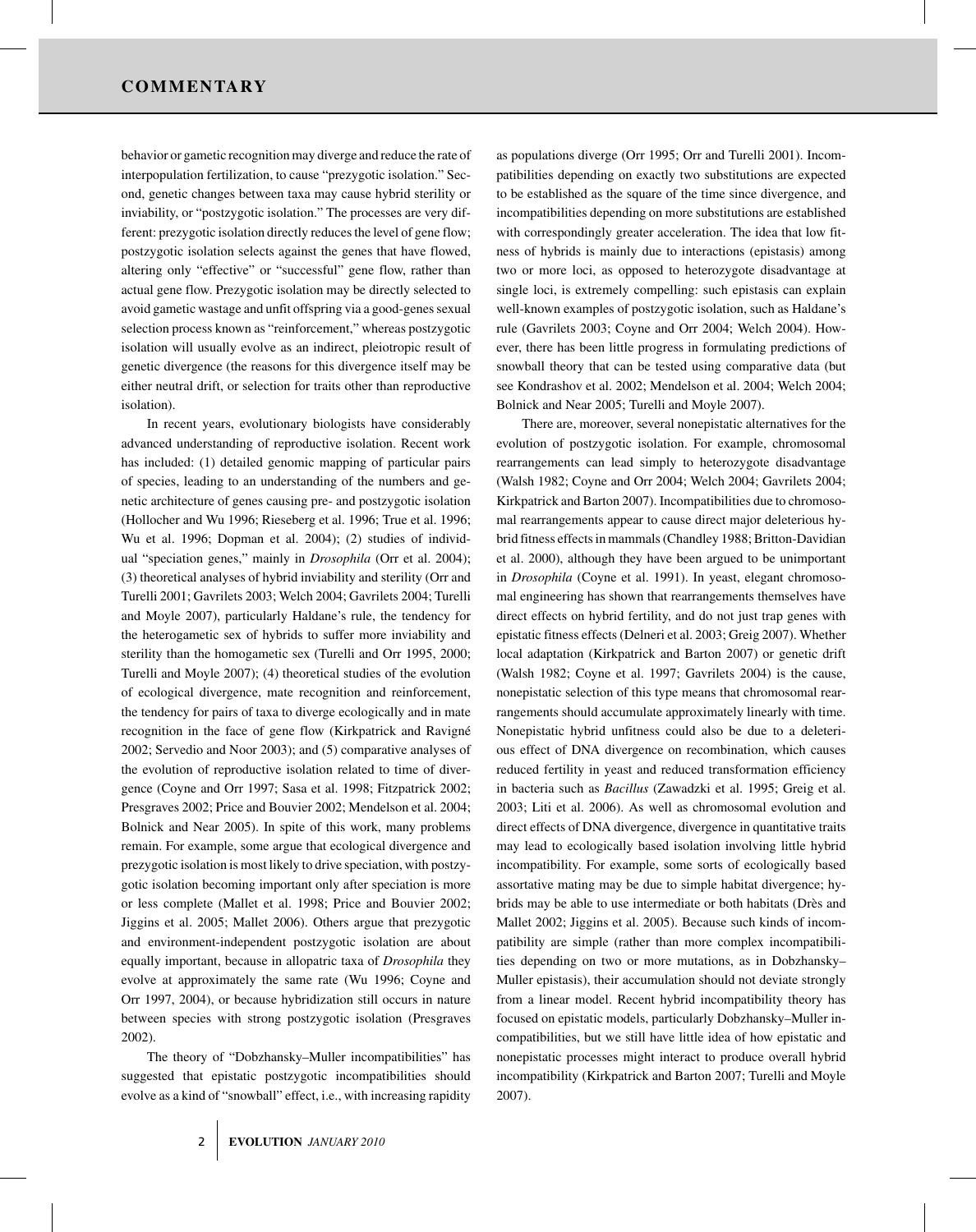Prezygotic isolation could behave differently again. For example there might be diminishing returns if mating behavior is under selection to avoid the production of unfit hybrid offspring, i.e., reinforcement. Reinforcement is an old idea (Dobzhansky 1940), but recent work has confirmed its existence (Butlin 1995; Noor 1995; Higgie et al. 2000). In a pair of species successfully undergoing reinforcement, initial substitution of mutations causing assortative mating will be strongly favored. Once assortative mating is well established, there will be less and less selection for further assortative mating, because the selection pressure depends directly on the production of hybrids and level of gene flow. The substitution rate at loci affecting assortative mating should therefore decline during the process of reinforcement, giving a less-than-first-order rate process, a "slowdown" pattern. Although we have framed this idea in terms of sexual compatibility, a variety of multilocus adaptive processes evolving toward fixed optima can create conditions in which early phenotypic changes are more strongly selected, so that mutations for larger effect tend to be fixed, than in later stages in attaining the optimum (Orr 1998). A slowdown substitution process has already been suggested as an effect that might counteract the snowball effect on overall compatibility. Postzygotic isolation could then accumulate closer to linearly with time than under the snowball process alone (Mendelson et al. 2004). However, there seems no a priori reason why this should be so. In any case, slowdown processes may be a more general feature of adaptive evolution than hitherto realized.

In this article, we provide general models to cover a variety of possible modes of overall compatibility decline: less-thanfirst-order (slowdown), first-order (linear), and higher-order rate (snowball) models of incompatibility acquisition. Under simple assumptions, we argue that these phenomena may be produced as a result of epistatic, null-model exponential, and reinforcement processes, respectively. However, we emphasize that we are more interested in testing for evidence of curvilinearity on a log scale, that is for deviation from a simple exponential model, than in whether such curvilinearity is evidence for underlying processes. We then evaluate model predictions against comparative data from a variety of taxa via exploratory analyses of comparative data, and discuss the fit to the various models. Our curve-fitting approaches complement and go beyond other recent attempts to achieve similar ends: (1) We analyze a greater variety of data; (2) we develop for the first time a suitable method to handle discrete viability and fertility data (discretized data have become traditional in *Drosophila*, bird, frog, and Lepidoptera data (Coyne and Orr 1997; Presgraves 2002; Price and Bouvier 2002)); (3) our hypothesis-testing approach integrates appropriate theory with a simple multiplicative fitness function for incompatibilities; and (4) we develop and test the slowdown prediction for reinforcement for the first time.

# *Theory of Compatibility Decline* MODELLING THE TIME COURSE OF INCOMPATIBILITY EVOLUTION

We investigate several combinations of substitution processes and incompatibility interaction: (1) constant substitution assuming simple nonepistatic incompatibility (linear model); (2) decelerating substitution with nonepistatic incompatibility (slowdown model); and (3) constant substitution with epistatic incompatibility (snowball model). We do not test a more complex situation variable substitution with epistatic incompatibilities, as suggested by Mendelson et al. (2004)——because an acceptable array of possible time-courses of incompatibility acquisition is already provided by the first three (Fig. 1). Here, we justify the three alternative models microscopically in terms of two-locus epistasis, substitution rate variation, and multiple effects on fitness.

In the simplest scenario, we consider a constant substitution rate and nonepistatic incompatibilities each caused by a single substitution. These assumptions lead to a linear rate of accumulation of incompatibilities. If individual incompatibilities are small and independent, they will combine multiplicatively (Orr 1995), and overall compatibility or hybrid fitness will decline approximately exponentially (Walsh 1982; Gavrilets 2004). This exponential distribution is typical of the failure of many mechanical or electrical components (e.g., light bulbs), or life span in organisms such as invertebrates that do not show ageing. It is known as the "exponential failure law" in engineering, or the "type I survival curve" in population dynamics. In some ways, this simple linear or first-order model can be seen as the simplest null hypothesis against which more complex nonlinear models must be tested.

A second scenario accounts for a constant substitution rate and two-locus Dobzhansky–Muller incompatibilities. As demonstrated by Orr and Turelli, with these two assumptions the number of incompatibilities increases (snowballs) with the square of time since divergence (Orr 1995; Orr and Turelli 2001). The third scenario includes both variable substitution rates and nonepistatic incompatibilities. Because we are primarily interested in modeling a decreasing substitution rate (see introduction), the acquisition of incompatibilities will be less than linear with time, the slowdown model.

### VARIABLE SUBSTITUTION RATE AND THE "SLOWDOWN" MODEL

A simple assumption in molecular evolution is that the molecular clock ticks at a constant rate if the changes are neutral. Given that substitution events are independent of one another, the number of substitutions between two lineages that diverged *T* generations ago follows a Poisson distribution with mean  $\lambda = 2kT$ , where k is the constant substitution rate in each lineage. This substitution process is the basis of the snowball model (Orr and Turelli 2001), as well as of linear models (Walsh 1982; Gavrilets 2004). A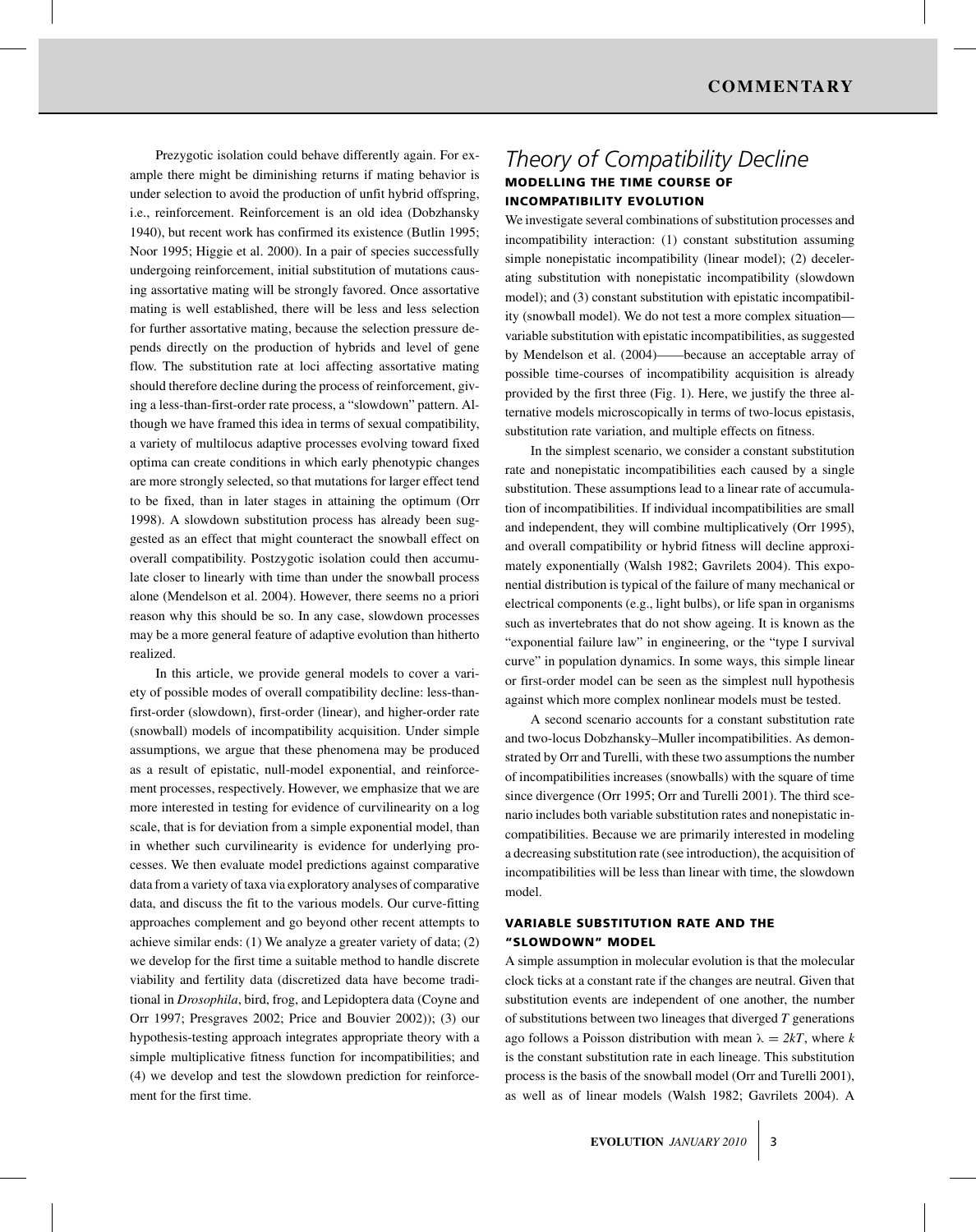

A Linear. Constant substitution rate and single gene incompatibilities  $(p=0.1, s=0.2,$  and  $K=0.025$ ).

B Snowball. Constant substitution rate and Dobzhansky-Muller incompatibilities  $(p=0.005, s=0.1,$  and  $K=0.01$ ). Note especially the low initial variance.



**C Slowdown.** Decreasing substitution rate and single gene incompatibilities  $(p=0.1, s=0.1,$  and  $K=0.35, a=0.01$ ).



Figure 1. Relationship between numbers of incompatibilities  $(I_T)$  and log overall compatibility (In  $C_T$ , on the ordinate) and the time of **divergence (***T***, on the abscissa). Expectations and simulated data.**

generalization of this substitution law will be able to model a range of variable substitution rates corresponding to any real nonnegative function of time,  $S(t)$ . The number of substitutions  $K_T$ separating two taxa that diverged *T* years ago is then distributed according to

$$
p(K_T = n) = (W_T)^n e^{-WT}/n!
$$
 where  $W_T = \int_0^T S(t') dt'$ . (1)

This expression simplifies to the standard Poisson distribution when the substitution rate is constant, i.e., when  $S(t) = 2k$  and  $W_T = 2kT$ . In the following, we will consider a more complex  $S(t)$ function than  $S(t) = 2k$ , to allow a continuum between constant and variable substitution rates. We set  $S(t) = 2k/(1 + at)$ . This was chosen to be a simple algebraic form capable of producing a decrease in substitution rate (the higher the value of *a*, the faster the deceleration in the substitution rate), and the concave curvature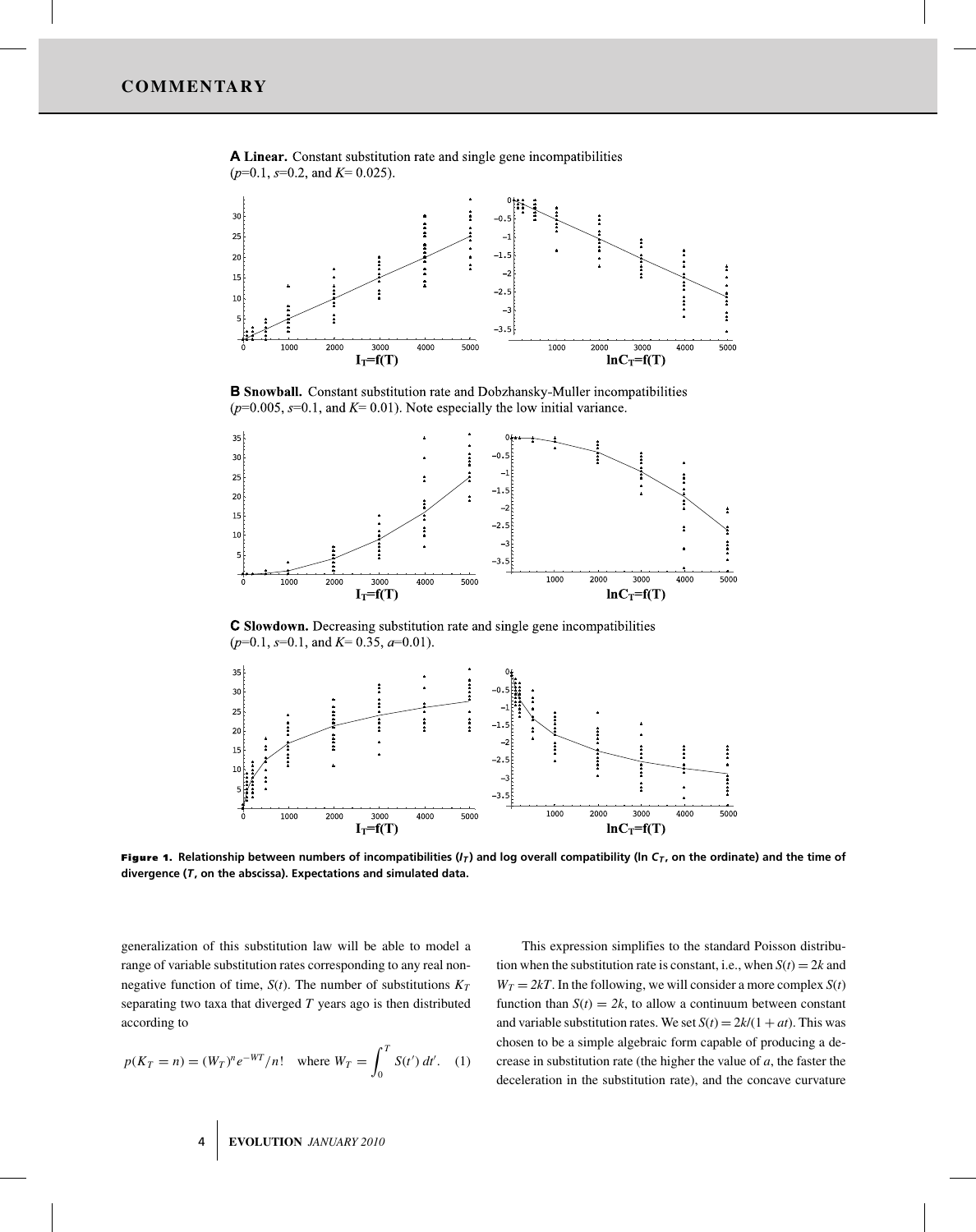we require. When  $a = 0$ ,  $S(t) = 2k$  and the model reverts to a constant substitution rate (i.e., the linear model). Values of *a* < 0 correspond to a snowball-like acceleration of substitution rate, although the model does not deal with this (snowball-like) region very gracefully, as it develops an undefined substitution rate when  $a < -t^{-1}$ .

#### ACCUMULATION OF INCOMPATIBILITIES

We define the number  $I_T$  of incompatibilities after  $T$  years of divergence from the number of substitutions  $K_T$  according to the two kinds of incompatibilities we consider, i.e., according to a single mutation (linear) incompatibility scheme or an epistatic Dobzhansky–Muller (snowball) scheme. Following Orr and Turelli (2001), we assume that any pair of diverged sites suffers a small probability, *P*, of causing an incompatibility.

#### COMPATIBILITY BETWEEN SPECIES

Reproductive isolation consists of two components: assortative fertilization (normally considered "reproductive isolation" only if it occurs between species; when it occurs within species, assortative mating is considered to lead instead to "sexual selection"), and natural selection against deleterious genotypes (again normally only considered a form of reproductive isolation if it occurs between species). It should be noted that much, indeed perhaps most, "reproductive isolation" evolves long after speciation is generally accepted to have taken place, even though many evolutionary biologists claim to be using a reproductive isolation concept of species. The centrarchid fish form perhaps the most extreme example. In this group, sister species are often around 2 million years old, but natural hybridization does not cease until around 16 million years, and postzygotic reproductive isolation only becomes more or less complete by about 30 million years after the initial divergence (Bolnick and Near 2005). Here, we frame our analysis in terms of fitness, or progressive failure of compatibility, and we treat prezygotic and postzygotic components separately as far as possible. Compatibility is 100% if there is no assortative mating or selection against hybrids, and 0% if assortative mating or hybrid inviability and/or sterility is complete, and is equivalent to hybridization rate for prezygotic isolation, and to hybrid fitness for postzygotic data.

We map theories for the accumulation of incompatibilities onto an overall fitness or "reproductive isolation" scale via a simple multiplicative model whereby different incompatibilities combine to affect fitness. Every incompatibility is assumed to have an identical deleterious effect, *s*, on the fitness of hybrids (Walsh 1982; Gavrilets 2004). Provided that incompatibility effects are small and not too variable, the assumption has little effect on the results of this kind of model (Orr and Turelli 2001). If incompatibilities have large and highly variable effects, it is hard to fit any model (see discussion). We implement multiplicative fitness to predict compatibility between species that diverged *T* generations ago by setting  $C_T = (1 - s)^{I_T}$  where *s* is the decrease in compatibility due to a single incompatibility (which itself may be due to a single mutation, or to an epistatic effect of several loci), and  $I_T$  is the number of incompatibilities at time  $T$  (see Fig. 1).

Previously, the problem of how incompatibilities are combined to affect fitness seems usually to have been more or less ignored (Fitzpatrick 2002; Mendelson et al. 2004; Bolnick and Near 2005), or was treated in a framework that assumes the number of incompatibilities evolves toward a threshold value representing complete reproductive isolation, viewed as equivalent to speciation (Orr and Turelli 2001). More recently, the latter framework has been made more flexible by allowing various curvilinear responses of hybrid fitness to the numbers of incompatibilities already existing (Turelli and Moyle 2007). These authors were mainly interested in modeling numbers of incompatibilities rather than the overall strength of reproductive isolation. However, some assumptions about combining incompatibilities are required to model the effects on overall compatibility (see note 1 below).

We use a compatibility failure approach, which is more standard in other types of survival analysis, for example in models of mechanical failure or life spans of organisms in populations. Multiplicative fitness combination seems most logical based on existing data for deleterious mutations (Charlesworth et al. 2004), and on classical probability theory of independent events as normally used in population genetics (Orr 1995; Mendelson et al. 2004). Fitness are multiplicative if the survival probability of a zygote with an incompatibility later in development or postpartum life is unaffected by the number of earlier challenges survived. Multiplicative fitness models the decline of survival as an asymptote to zero survival (Gavrilets 2004), rather than letting survival reach zero, as in threshold models (Orr and Turelli 2001). Although this may seem unrealistic for speciation, it is in fact sensible. Even though reasonably large-scale experiments may show apparently "complete" reproductive isolation, extremely rare combinations of events can allow occasional breeding success. For example, female mules and hinnies (horse  $\times$  donkey hybrids) very occasionally produce viable backcross foals, although they were until recently viewed by geneticists as completely sterile. In this case, very rare coincidences combine so that chromosomal segregation in hybrid meiosis can occasionally produce viable gametes with complete genomic complements (Chandley 1988).

For each of the three scenarii, we now obtain the expectation and variance of the number of substitutions  $(K_T)$ , the number of incompatibilities  $(I_T)$ , and the compatibility between species  $(C_T)$ after *T* years of divergence (Appendix A). Table 1 summarizes the theoretical results used to fit the three models to the datasets described in the following section. Figure 1 shows simulated results in terms of the numbers of incompatibilities  $(I_T, K_T)$  and overall hybrid fitness  $(C_T)$ .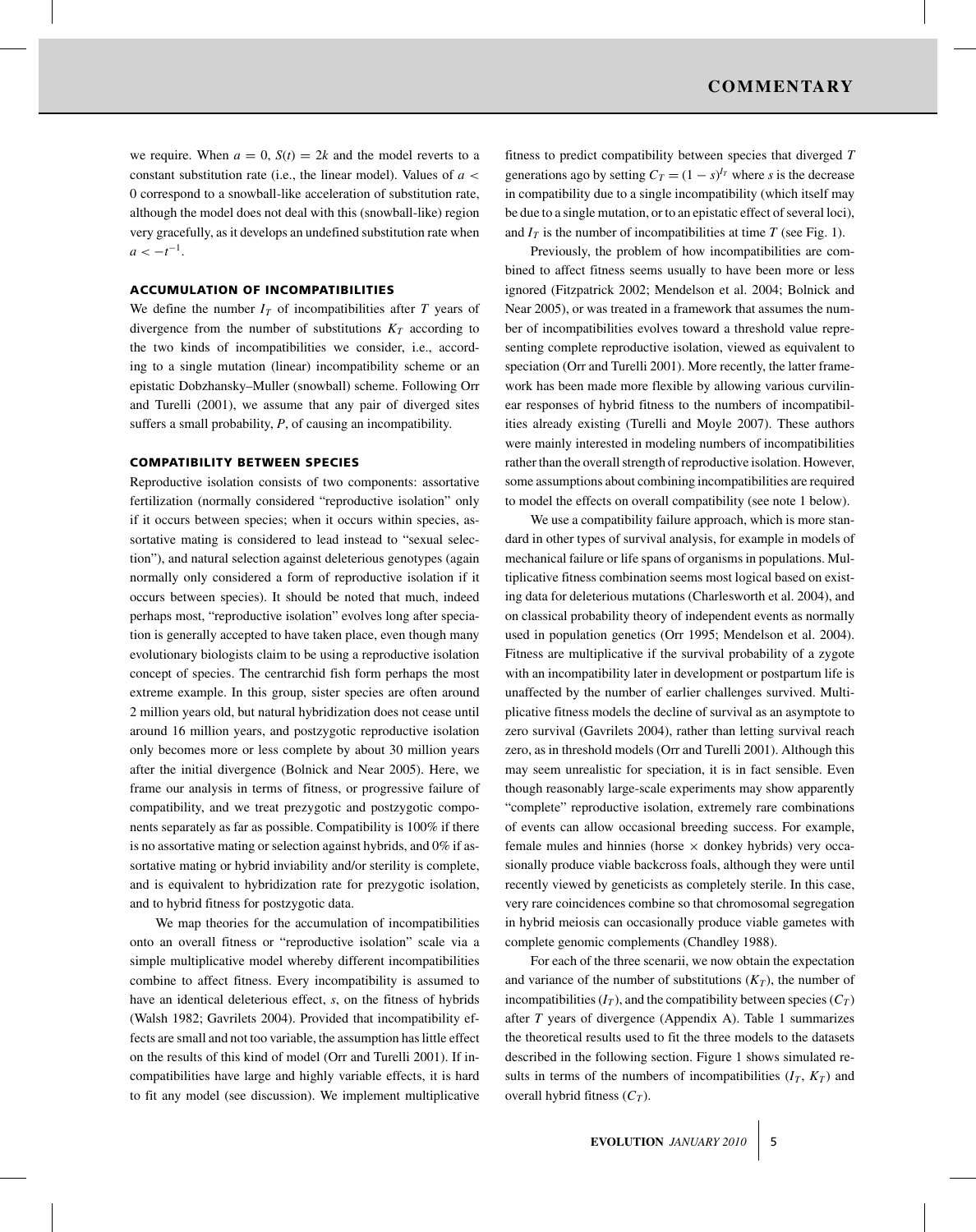**Table 1.** Expectation and variance of (1) the number of substitutions  $K_T$ , (2) the number of incompatibilities  $I_T$ , and (3) the compatibility after  $\tau$  years of divergence  ${\sf c}_\tau$  between two species. The compatibility is defined as  ${\sf c}_\tau$ =(1–s) $^{l_\tau}$ , where s is the deleterious effect of any single incompatibility. For derivations, see Appendix A. Expectation and variance of  $lnC_T$  are linked to the expectation and variance of  $I_T$ **in simple ways that do not depend on the model being considered. To obtain the actual expression of these two moments (not given to** save space) one simply has to substitute  $E(I_T)$  and  $V(I_T)$  with their expression as functions of parameters of the model being considered.

|                                           | Linear model | Snowball model      | Slowdown model                   |
|-------------------------------------------|--------------|---------------------|----------------------------------|
| Expectation of $K_T$ : E( $K_T$ )         | 2kT          | 2kT                 | $[2k \ln(1+aT)]/a, a > -T^{-1}$  |
| Variance of $K_T$ : $V(K_T)$              | 2kT          | 2kT                 | $[2k \ln(1+aT)]/a, a > -T^{-1}$  |
| Expectation of $I_T$ : E( $I_T$ )         | 2k pT        | $2k^2T^2p$          | $[2kp \ln(1+aT)]/a, a > -T^{-1}$ |
| Variance of $I_T$ : $V(I_T)$              | 2ktpT        | $2k^2T^2p(1+4pkT)$  | $[2kp \ln(1+aT)]/a, a > -T^{-1}$ |
| Expectation of $\ln C_T$ : E( $\ln C_T$ ) |              | $ln(1-s) E(I_T)$    |                                  |
| Variance of $ln C_T$ : Var $(ln C_T)$     |              | $\ln^2(1-s) V(I_T)$ |                                  |

# *Datasets*

We obtained data from a variety of publications listing measures of genetic distance, as well as isolation or compatibility of microbes, prezygotic isolation (between heterospecific males and females), and/or postzygotic isolation (inviability, sterility of  $F_1$  hybrids). We split these datasets into prezygotic datasets (in which are included microbial datasets, and all those involving some degree of prezygotic isolation; see Tables 2 and 4), and postzygotic datasets (Tables 3 and 5). Some of these have already been used in a different way in earlier meta-analyses (Fitzpatrick 2002; Mendelson et al. 2004). Detailed notes on individual datasets are given in Appendix B.

# *Fitting*

According to the models introduced above, the fits to the data are given by expectations on a linear compatibility scale as follows:

Linear:  $E(C_T) = Exp[-e_1T]$  where  $e_1 = 2kps$ , (2)

Snowball:  $E(C_T) = Exp[-e_2T^2]$  where  $e_2 = 2k^2ps$ , (3)

Slowdown:  $E(C_T) = Exp[-e_3ln[(1 + aT)]/a]$  where  $e_3 = 2kps$ . (4)

Alternatively, we can fit log-transformed compatibility data as follows:

Linear:  $E(\ln C_T) = e_1T$  where  $e_1 = 2kp \ln(1 - s)$ , (5)

Snowball: E(ln  $C_T$ ) =  $e_2T^2$  where  $e_2 = 2k^2 p \ln(1 - s)$ , (6)

Slowdown:  $E(\ln C_T) = e_3 \ln[(1 + aT)]/a$ 

where 
$$
e_3 = 2kp \ln(1 - s)
$$
. (7)

We here use the term "snowball" in a general sense to refer to the decline of compatibility overall<sup>1</sup> as in Orr (1995), rather

 $1$ M. Turelli (pers. comm.) contends that our "snowball" model of overall compatibility decline is not necessarily an outcome of Orr's

than as in Orr and Turelli (2001). Optimal fits of these models to datasets were obtained by a least squares approach. We performed all the fits reported here by minimizing unweighted sums of square deviations from expectations of compatibility. Because the models are inherently heteroscedastic, we also attempted weighted log-transformed fits by dividing sums of squares by the variance expected of  $\log C_T$  (Table 1; however, we were unable to find similar expressions for variances of untransformed  $C_T$ ). As conclusions were similar whether weighted or unweighted sums of squares were used, we report only unweighted analyses. There are a number of other statistical problems with comparative data meta-analyses of this kind, but we are more interested here in exploratory data analysis (Mosteller and Tukey 1977) of the shape of the decline in compatibility, rather than in testing the null hypothesis that no relationship of any kind exists between compatibility and genetic distance. A discussion of some of the many statistical problems is given in Appendix C.

#### CONTINUOUS COMPATIBILITY DATA

For all datasets, expected compatibilities are given by equations (2–7). Analytical expressions for least square estimators of *e*<sup>1</sup> and *e*<sup>2</sup> can then be obtained. Considering the linear model, the value of  $e_1$  that minimizes the sum of squares is

snowball model of incompatibility number accumulation, because virtually nothing is known about the way in which different incompatibilities combine in nature. However, it seems clear that the "snowball" model as originally formulated was intended to extend to overall compatibility in this way, rather than just to numbers of incompatibilities of unspecified overall effect (Orr 1995). Overall compatibility can, we argue, "snowball," just as can numbers of incompatibilities, and it is the former we test here. We will typically, in speciation research, be more interested in overall compatibility (or overall reproductive isolation) than in the numbers of incompatibilities, and this is the approach we adopt here.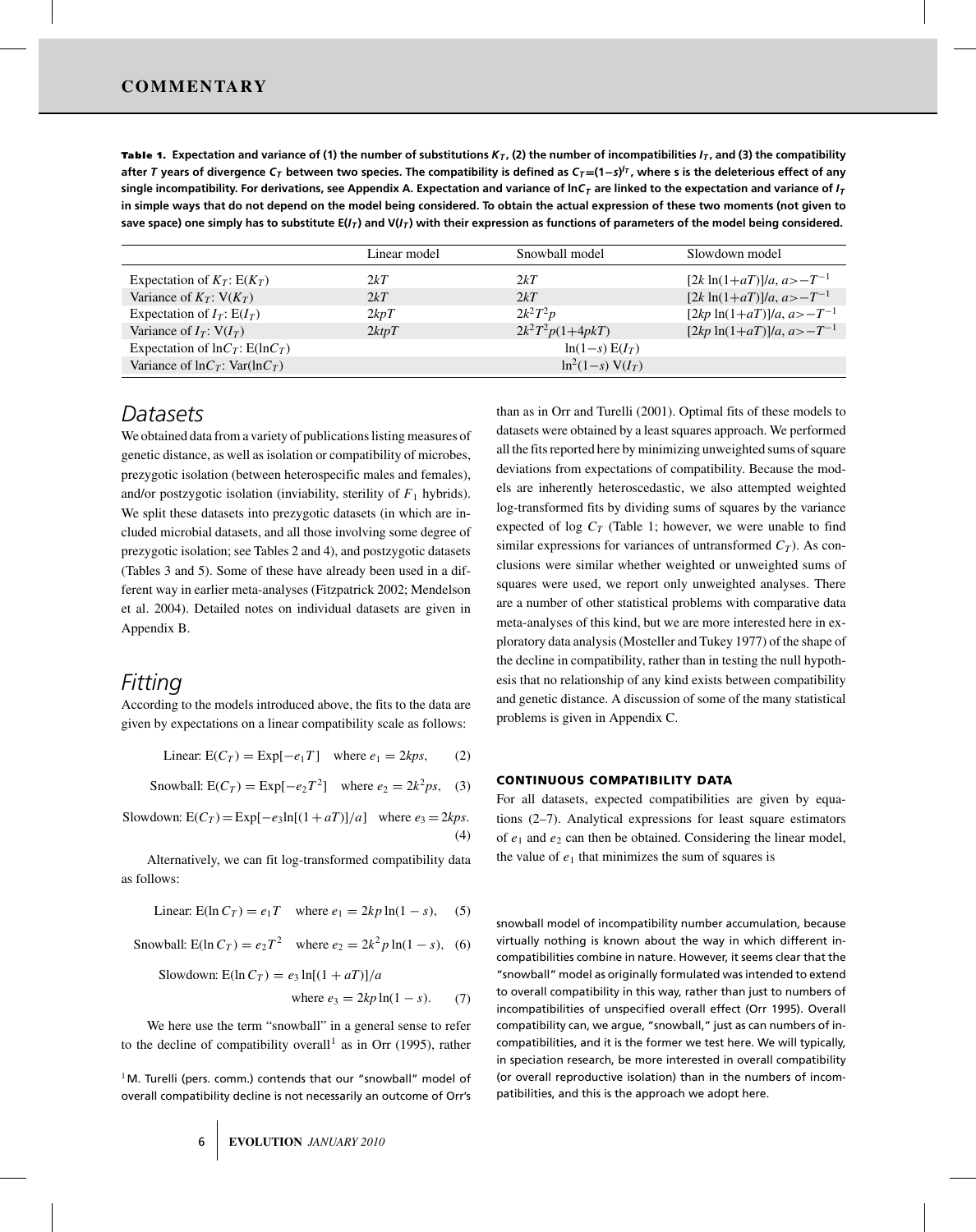Table 2. Prezygotic compatibility (fitted on untransformed data).

| Model                                       | Sum of             | Wilcoxon-Mann-     | Runs               | $e_1, e_2$ | $\boldsymbol{a}$ |
|---------------------------------------------|--------------------|--------------------|--------------------|------------|------------------|
| fitted                                      | squares            | Whitney $P$        | test $P$           | or $e_3$   |                  |
|                                             |                    |                    |                    |            |                  |
| Bacillus, sexual compatibility vs.          |                    |                    |                    |            |                  |
| $%$ divergence, $N=53$                      |                    |                    |                    |            |                  |
| Snowball                                    | 0.98321            | $10^{-5}$          | $2 \times 10^{-4}$ | 0.0572     |                  |
| Linear                                      | 0.94179            | $4 \times 10^{-4}$ | 0.0072             | 0.266      |                  |
| Slowdown                                    | 0.8622             | 0.381              | 0.0100             | 0.210      | $-0.070$         |
| Saccharomyces, spore viability vs.          |                    |                    |                    |            |                  |
| $%$ divergence (JC-corrected), $N=19$       |                    |                    |                    |            |                  |
| Snowball                                    | 0.503              | 0.0002             | 0.0100             | 0.0440     |                  |
| Linear                                      | 0.274              | 0.0420             | 0.544              | 0.218      |                  |
| Slowdown                                    | 0.256              | 0.277              | 0.637              | 0.370      | 0.327            |
| Leptasterias starfish, frequency of hybrids |                    |                    |                    |            |                  |
| vs. % mtDNA div., $N=9$                     |                    |                    |                    |            |                  |
| Snowball                                    | 0.00235            | 0.286              | 1                  | 5964.194   |                  |
| Linear                                      | 0.00133            | 0.286              | 1                  | 131.306    |                  |
| Slowdown                                    | $8 \times 10^{-4}$ | 0.286              | $\mathbf{1}$       | 246.960    | 89.220           |
| Alpheus shrimps, behavioral compatibility   |                    |                    |                    |            |                  |
| vs. Nei's $D, N=11$                         |                    |                    |                    |            |                  |
| Snowball                                    | 0.417              | 0.927              | 0.667              | 80.878     |                  |
| Linear                                      | 0.644              | 0.042              | 0.285              | 9.584      |                  |
| Slowdown                                    | 0.582              | 0.662              | 0.524              | 7.940      | $-3.676$         |
| Alpheus shrimps, behavioral compatibility   |                    |                    |                    |            |                  |
| vs. $%$ mtDNA div., $N=11$                  |                    |                    |                    |            |                  |
| Snowball                                    | 1.078              | 0.247              | 0.524              | 0.0110     |                  |
| Linear                                      | 1.236              | 0.0727             | 0.285              | 0.108      |                  |
| Slowdown                                    | 1.139              | 0.329              | 0.524              | 0.0714     | $-0.0520$        |
| Drosophila (sympatric), mating              |                    |                    |                    |            |                  |
| compatibility vs. Nei's $D, N=45$           |                    |                    |                    |            |                  |
| Snowball                                    | 1.607              | 0.147              | 0.541              | 3559.040   |                  |
| Linear                                      | 1.668              | 0.426              | 0.968              | 59.354     |                  |
| Slowdown                                    | 1.170              | 0.654              | 0.664              | 222.554    | 520.372          |
| Drosophila (allopatric), mating             |                    |                    |                    |            |                  |
| compatibility vs. Nei's $D, N=46$           |                    |                    |                    |            |                  |
| Snowball                                    | 2.611              | $6 \times 10^{-6}$ | $3 \times 10^{-4}$ | 9.346      |                  |
| Linear                                      | 1.907              | 0.492              | 0.869              | 2.601      |                  |
| Slowdown                                    | 1.849              | 0.0186             | 0.734              | 3.348      | 1.282            |

$$
e_1 = \frac{\sum_{i=1}^{n} t_i \ln C_i}{\sum_{i=1}^{n} t_i^2}.
$$
 (8)

In the snowball model, the value of  $e_2$  that minimizes the sum of squares is

$$
e_2 = \frac{\sum_{i=1}^n t_i^2 \ln C_i}{\sum_{i=1}^n t_i^4}.
$$
 (9)

We used these expressions to estimate  $e_1$  and  $e_2$ . The estimates of *e*3, *a*, and all sums of squares were evaluated numerically.

#### DISCRETE COMPATIBILITY DATA

In the data we use, postzygotic compatibility is often recorded as a set of discrete values, *ci*. For example, in the *Drosophila* postzygotic data (Coyne and Orr 1997), the authors took the view that comparisons across heterogeneous datasets were simpler if only complete sterility and inviability of *F*<sup>1</sup> hybrids were recorded in each sex of  $F_1$  hybrid and in each direction of cross. For example, if there were Haldane's rule (single sex) sterility in hybrids between *A* female  $\times$  *B* male, while the reciprocal *B* female  $\times$  *A* male cross produces some fertile males and females, the overall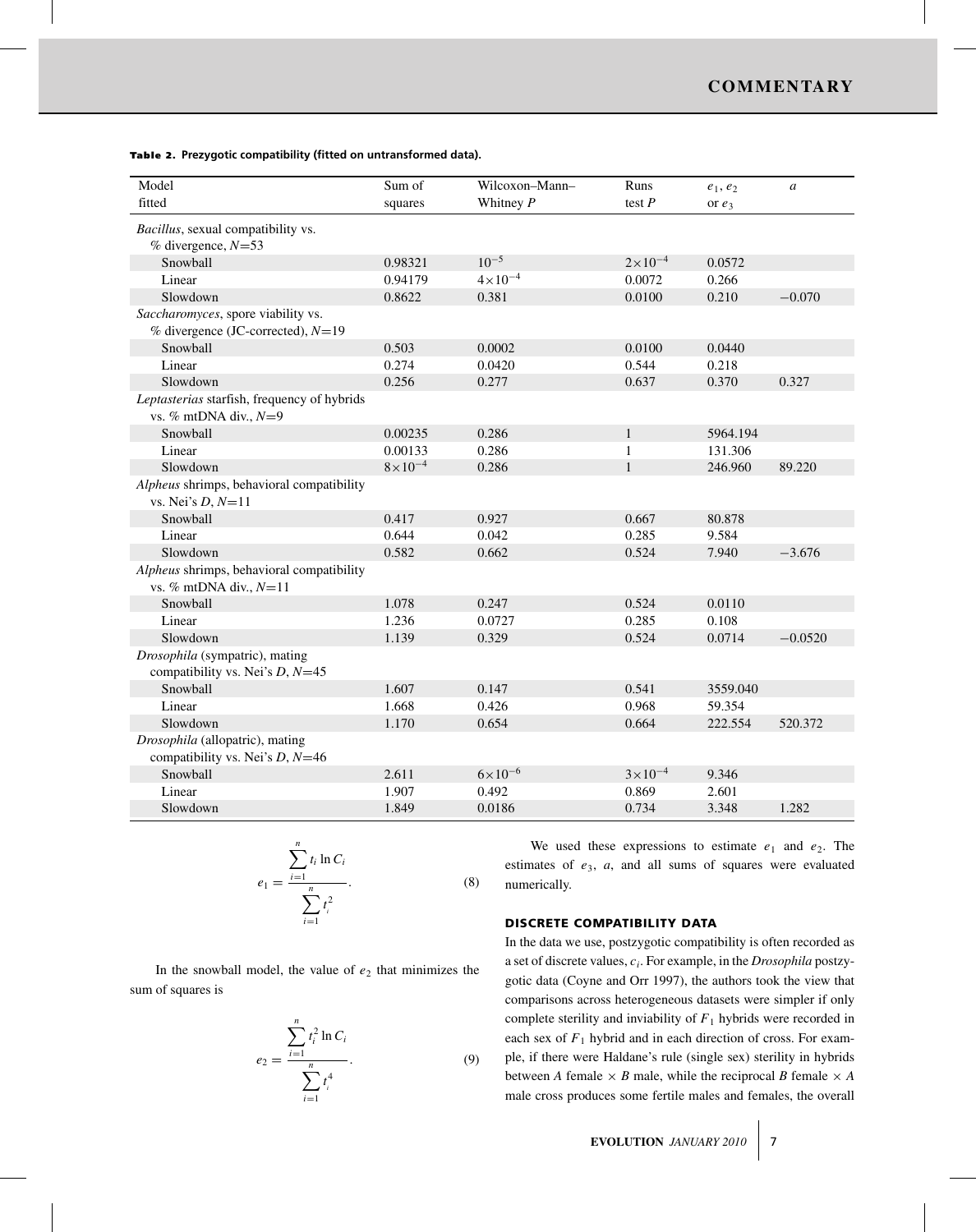Table 3. Postzygotic compatibility (fitted using untransformed data).

|                                                                         |         |                    | Wilcoxon-Mann-Whitney P |                          |                    |              |                  |
|-------------------------------------------------------------------------|---------|--------------------|-------------------------|--------------------------|--------------------|--------------|------------------|
| Model                                                                   | Sum of  | Kruskall-Wallis    |                         |                          |                    | $e_1, e_2,$  | $\boldsymbol{a}$ |
| fitted                                                                  | squares | $\boldsymbol{P}$   | $(0,+)$                 | $(0,-)$                  | $(+,-)$            | or $e_3$     |                  |
| Drosophila (sympatric), discrete                                        |         |                    |                         |                          |                    |              |                  |
| compatibility index, Nei's $D, N=35$                                    |         |                    |                         |                          |                    |              |                  |
| Snowball                                                                | 1.875   | 0.147              | 0.358                   | 0.0420                   | 0.0440             | 13.002       |                  |
| Linear                                                                  | 1.875   | 0.906              | 0.490                   | 0.341                    | 0.387              | 3.026        |                  |
| Slowdown                                                                | 1.750   | 0.555              | 0.403                   | 0.150                    | 0.307              | 3.177        | 0.441            |
| Drosophila (allopatric), discrete                                       |         |                    |                         |                          |                    |              |                  |
| compatibility index, Nei's $D, N=34$                                    |         |                    |                         |                          |                    |              |                  |
| Snowball                                                                | 3.006   | 0.001              | 0.222                   | $6 \times 10^{-5}$       | 0.002              | 3.748        |                  |
| Linear                                                                  | 2.438   | 0.098              | 0.444                   | 0.019                    | 0.039              | 3.150        |                  |
| Slowdown                                                                | 2.438   | 0.098              | 0.444                   | 0.019                    | 0.039              | 3.190        | 0.061            |
| Drosophila (combined), discrete<br>compatibility index, Nei's $D, N=69$ |         |                    |                         |                          |                    |              |                  |
| Snowball                                                                | 5.625   | 0.001              | 0.310                   | $2 \times 10^{-4}$       | $4 \times 10^{-4}$ | 10.660       |                  |
| Linear                                                                  | 4.375   | 0.152              | 0.411                   | 0.039                    | 0.049              | 3.136        |                  |
| Slowdown                                                                | 4.250   | 0.016              | 0.868                   | $2 \times 10^{-4}$       | 0.250              | 2.840        | 0.43             |
| Lepidoptera, discrete viability index,<br>Nei's $D, N=69$               |         |                    |                         |                          |                    |              |                  |
| Snowball                                                                | 2.062   | 0.0297             | 0.0230                  | 0.0250                   | 0.159              | 1.100        |                  |
| Linear                                                                  | 2.687   | $4 \times 10^{-5}$ | $2 \times 10^{-6}$      | 0.0050                   | 0.090              | 0.860        |                  |
| Slowdown                                                                | 2.687   | $4 \times 10^{-5}$ | $2 \times 10^{-6}$      | 0.0050                   | 0.090              | 0.870        | 0.071            |
| Lepidoptera, discrete overall<br>compatibility, Nei's $D, N=51$         |         |                    |                         |                          |                    |              |                  |
| Snowball                                                                | 5.000   | 0.148              | 0.098                   | 0.180                    | 0.0270             | 13.312       |                  |
| Linear                                                                  | 5.000   | 0.992              | 0.464                   | 0.455                    | 0.489              | 3.348        |                  |
| Slowdown                                                                | 5.000   | 0.699              | 0.272                   | 0.220                    | 0.406              | 3.870        | 0.18             |
| Frogs, compatibility $(EH) \times (MET)$ ,<br>Nei's $D, N=89$           |         |                    |                         |                          |                    |              |                  |
| Snowball                                                                | 13.131  | 0.203 <sup>1</sup> |                         | $\qquad \qquad -$        | 0.829 <sup>2</sup> | 48.768       |                  |
| Linear                                                                  | 10.136  | 0.862 <sup>1</sup> |                         | $\overline{\phantom{0}}$ | 0.932 <sup>2</sup> | 1.884        |                  |
| Slowdown                                                                | 8.004   | 0.174 <sup>1</sup> |                         |                          | $0.415^2$          | 57.440       | 198.001          |
| Frogs, discrete compatibility index<br>$(1-IPO2)$ , Nei's D, N=139      |         |                    |                         |                          |                    |              |                  |
| Snowball                                                                | 20.499  | $10^{-8}$          | 0.0029                  | $10^{-10}$               | $9 \times 10^{-8}$ | 11.517       |                  |
| Linear                                                                  | 20.499  | $10^{-7}$          | 0.0340                  | $10^{-12}$               | $8 \times 10^{-6}$ | 2.748        |                  |
| Slowdown                                                                | 20.250  | $5 \times 10^{-7}$ | 0.0027                  | $9 \times 10^{-10}$      | $8\times10^{-7}$   | 14.040 7.660 |                  |
| Birds, discrete compatibility index,<br>$\Delta T_{50}H, N=132$         |         |                    |                         |                          |                    |              |                  |
| Snowball                                                                | 8.437   | 0.007              | 0.002                   | 0.103                    | 0.015              | 0.046        |                  |
| Linear                                                                  | 7.516   | 0.776              | 0.260                   | 0.388                    | 0.324              | 0.200        |                  |
| Slowdown                                                                | 7.516   | 0.776              | 0.260                   | 0.388                    | 0.324              | 0.206        | 0.071            |
| Birds, discrete compatibility index,                                    |         |                    |                         |                          |                    |              |                  |
| $\gamma$ -HKY corr. % cytB divergence, N=108                            |         |                    |                         |                          |                    |              |                  |
| Snowball                                                                | 5.629   | $6 \times 10^{-8}$ | $10^{-7}$               | $3 \times 10^{-6}$       | 0.034              | 0.005        |                  |
| Linear                                                                  | 5.523   | $4 \times 10^{-5}$ | $10^{-5}$               | $9 \times 10^{-6}$       | 0.281              | 0.066        |                  |
| Slowdown                                                                | 5.394   | $4 \times 10^{-3}$ | 0.339                   | 0.009                    | $5 \times 10^{-4}$ | 0.090        | 0.230            |

**1Wilcoxon–Mann–Whitney test is used instead of a Kruskall–Wallis as there are only two categories of residuals.**

**2Runs test is used instead of multiple comparison test as there are only two categories of residuals.**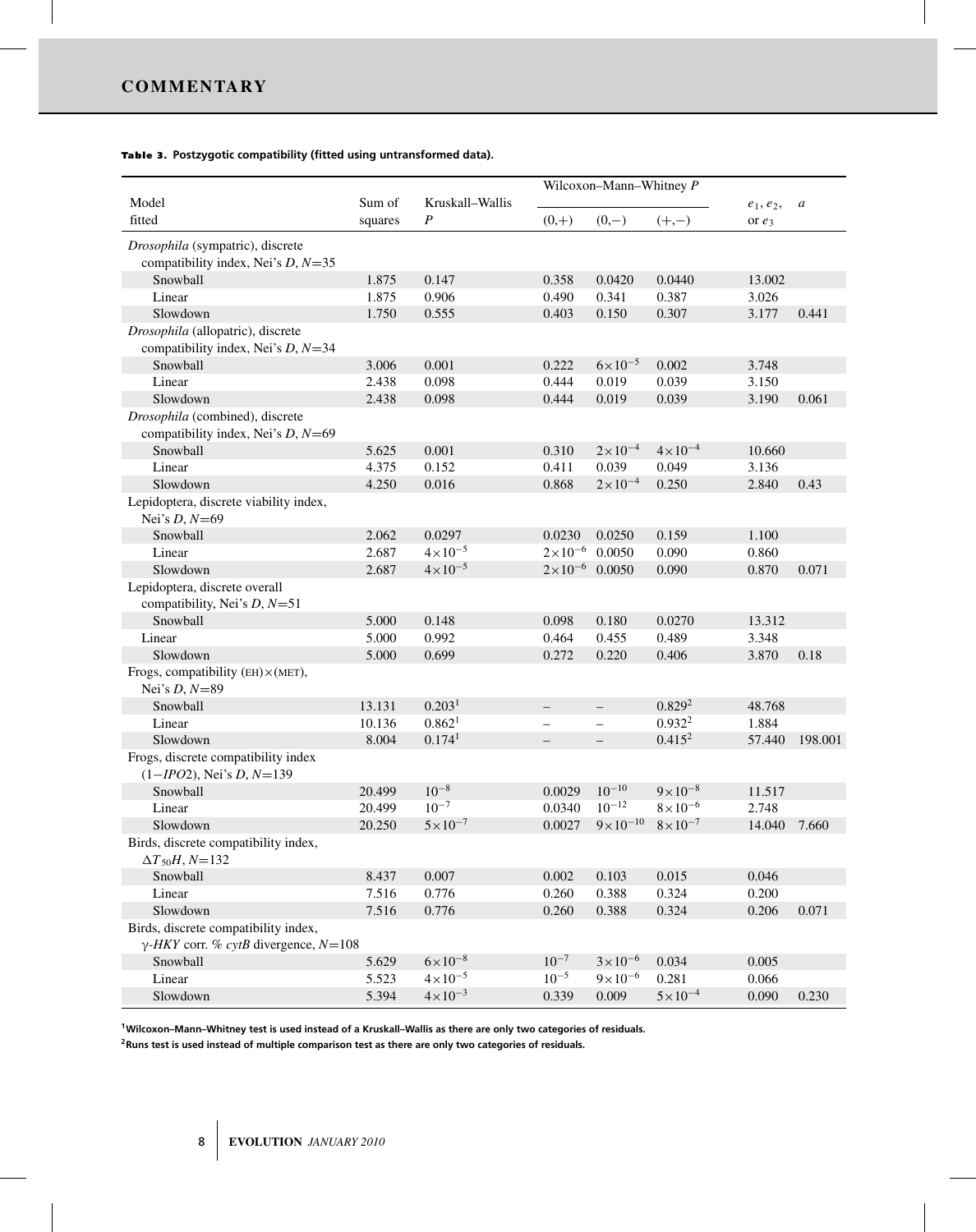| Model                                                                     | Sum of  | Wilcoxon-Mann-     | Runs               | $e_1, e_2$  | $\mathfrak a$        |
|---------------------------------------------------------------------------|---------|--------------------|--------------------|-------------|----------------------|
| fitted                                                                    | squares | Whitney $P$        | test $P$           | or $e_3$    |                      |
| Bacillus, sexual compatibility vs. %<br>divergence, $N=53$                |         |                    |                    |             |                      |
| Snowball                                                                  | 48.199  | 0.160              | 0.0510             | $-0.038$    |                      |
| Linear                                                                    | 31.330  | 0.0485             | 0.0590             | $-0.401$    |                      |
| Slowdown                                                                  | 28.329  | 0.330              | 0.215              | $-0.329$    | $-3.32\times10^{-2}$ |
| Saccharomyces, spore viability vs. %<br>divergence (JC-corrected), $N=19$ |         |                    |                    |             |                      |
| Snowball                                                                  | 2.317   | 0.105              | 0.105              | $-0.027$    |                      |
| Linear                                                                    | 3.449   | 0.043              | $4 \times 10^{-4}$ | $-0.304$    |                      |
| Slowdown                                                                  | 0.953   | 0.737              | 0.497              | $-0.179$    | $-0.059$             |
| Leptasterias starfish, frequency of hybrids<br>vs. % mtDNA div., $N=9$    |         |                    |                    |             |                      |
| Snowball                                                                  | 40.869  | 0.056              | 0.111              | $-1514.701$ |                      |
| Linear                                                                    | 9.115   | 0.111              | 0.429              | $-103.478$  |                      |
| Slowdown                                                                  | 5.936   | 0.905              | 0.429              | $-169.861$  | 25.567               |
| Alpheus shrimps, behavioral compatibility<br>vs. Nei's $D, N=11$          |         |                    |                    |             |                      |
| Snowball                                                                  | 6.160   | 0.662              | 0.524              | $-70.844$   |                      |
| Linear                                                                    | 6.169   | 0.126              | 0.177              | $-14.488$   |                      |
| Slowdown                                                                  | 5.002   | 0.662              | 0.524              | $-10.207$   | $-2.546$             |
| Alpheus shrimps, behavioral compatibility<br>vs. $%$ mtDNA div., $N=11$   |         |                    |                    |             |                      |
| Snowball                                                                  | 12.848  | 0.247              | 0.524              | $-0.011$    |                      |
| Linear                                                                    | 11.926  | 0.788              | 0.285              | $-0.178$    |                      |
| Slowdown                                                                  | 11.176  | 0.788              | 0.285              | $-0.118$    | $-3.79\times10^{-2}$ |
| Drosophila (sympatric), mating<br>compatibility vs. Nei's $D, N=45$       |         |                    |                    |             |                      |
| Snowball                                                                  | 458.473 | $3 \times 10^{-4}$ | 0.005              | $-4.246$    |                      |
| Linear                                                                    | 287.774 | $10^{-4}$          | 0.081              | $-5.259$    |                      |
| Slowdown                                                                  | 173.304 | 0.371              | 0.833              | $-156.03$   | 192.712              |
| Drosophila (allopatric), mating<br>compatibility vs. Nei's $D, N=46$      |         |                    |                    |             |                      |
| Snowball                                                                  | 382.337 | $2 \times 10^{-5}$ | 0.004              | $-1.753$    |                      |
| Linear                                                                    | 293.056 | 0.455              | 0.146              | $-3.114$    |                      |
| Slowdown                                                                  | 269.928 | 0.407              | 0.640              | $-8.421$    | 3.142                |

Table 4. Prezygotic compatibility versus genetic distance (fitted using log-transformed data).

compatibility was scored as 0.75. For such data, expected compatibilities must be computed from equations (2–7) in a different manner than for continuous data, and analytical results could not be obtained. All such fits were done numerically as follows (Fig. 2).

Consider a dataset including five possible discrete values of postzygotic isolation, denoted  $c_1 = 1$ ,  $c_2 = 0.75$ ,  $c_3 = 0.5$ ,  $c_4 =$ 0.25,  $c_{n=5} = 0$  (e.g., *Drosophila* postzygotic data; see Tables 3 and 5). For a particular set of parameter values of the model being considered, we evaluated from equations  $(2-7)$  the time  $t_i$  required for expected compatibility to reach exactly  $c_{j+1}$ . Expected compatibilities were then set to  $c_j$  when the observed time (genetic distance) is such that  $t_{j-1} < t < t_j$ , where  $t_0 = 0$ . Finally, compatibility is expected to be at the lowest value of compatibility,  $c_n$  when the observed genetic distance is larger than  $t_{n-1}$ . After evaluating the expected values of *cj*, sums of squares were evaluated for each set of parameter value. We repeated this routine until parameter estimates changed by less than  $10^{-3}$ .

# FITTING *C* **=** 0 IN COMPATIBILITY DATA AFTER LOG-TRANSFORMATION

The lowest compatibility level  $c_n$  is usually zero. We used the data directly in untransformed compatibility fits, but we rescaled  $c_n$  for log compatibility fits for two reasons. First, it is impossible to fit an observed compatibility of  $C = 0$  on a log compatibility scale. (Note, this problem does not affect analyses of untransformed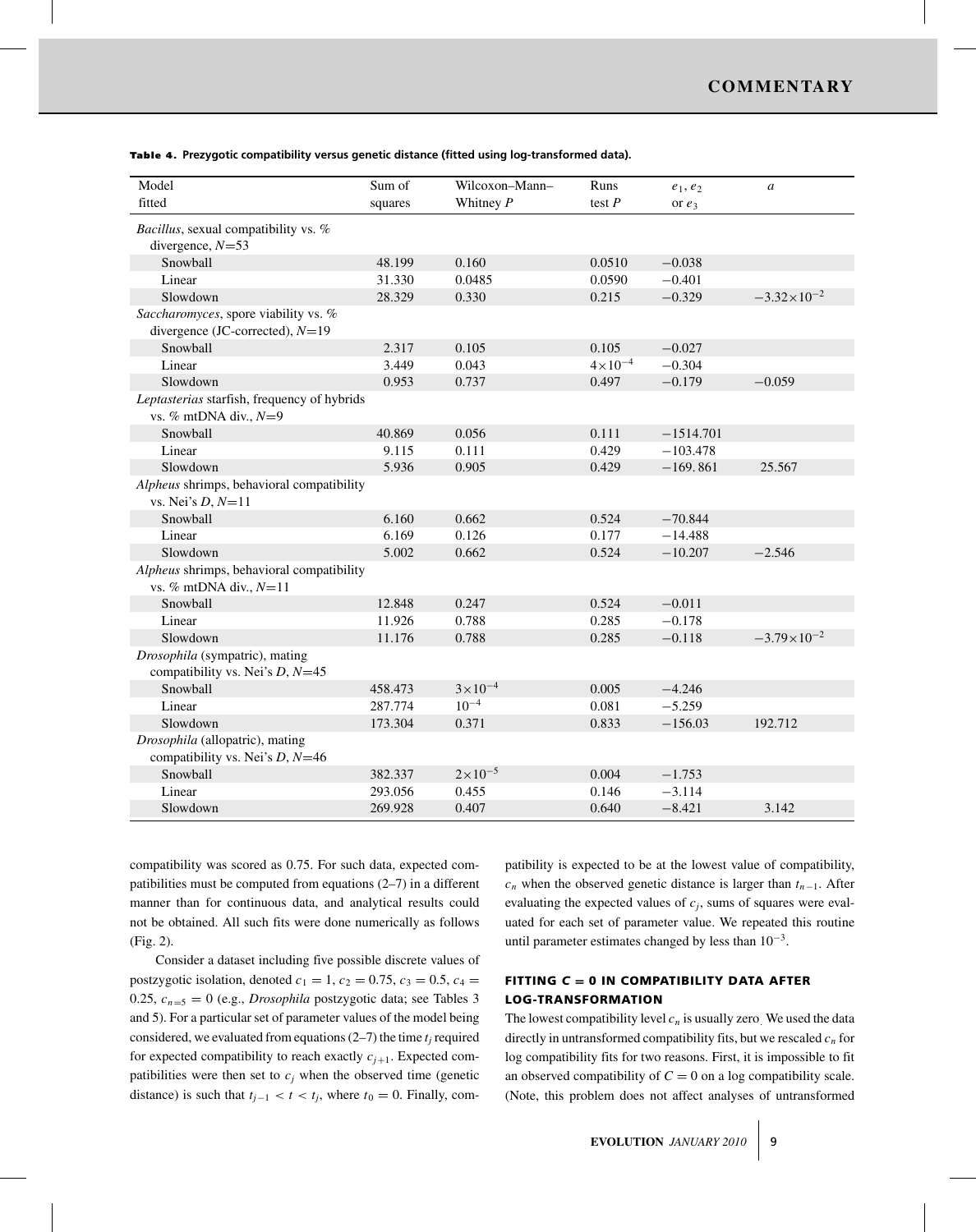Table 5. Postzygotic compatibility (fitted using log-transformed data).

|                                                                         |         |                        | Wilcoxon-Mann-Whitney P  |                          |                      |                  |           |
|-------------------------------------------------------------------------|---------|------------------------|--------------------------|--------------------------|----------------------|------------------|-----------|
| Model                                                                   | Sum of  | Kruskall-Wallis        |                          |                          | $e_1, e_2,$          | $\boldsymbol{a}$ |           |
| fitted                                                                  | squares | $\boldsymbol{P}$       | $(0,+)$                  | $(0,-)$                  | $(+,-)$              | or $e_3$         |           |
| Drosophila (sympatric), discrete                                        |         |                        |                          |                          |                      |                  |           |
| compatibility index, Nei's $D, N=35$                                    |         |                        |                          |                          |                      |                  |           |
| Snowball                                                                | 13.598  | 0.147                  | 0.358                    | 0.042                    | 0.044                | $-13.021$        |           |
| Linear                                                                  | 14.381  | 0.666                  | 0.248                    | 0.251                    | 0.368                | $-5.776$         |           |
| Slowdown                                                                | 14.381  | 0.666                  | 0.248                    | 0.251                    | 0.368                | $-5.872$         | 0.273     |
| Drosophila (allopatric), discrete                                       |         |                        |                          |                          |                      |                  |           |
| compatibility index, Nei's $D, N=34$                                    |         |                        |                          |                          |                      |                  |           |
| Snowball                                                                | 23.439  | 0.001                  | 0.234                    | $2 \times 10^{-5}$       | 0.001                | $-4.527$         |           |
| Linear                                                                  | 23.242  | 0.098                  | 0.444                    | 0.018                    | 0.039                | $-3.150$         |           |
| Slowdown                                                                | 23.242  | 0.098                  | 0.444                    | 0.018                    | 0.039                | $-3.19$          | 0.06      |
| Drosophila (combined), discrete<br>compatibility index, Nei's $D, N=69$ |         |                        |                          |                          |                      |                  |           |
| Snowball                                                                | 40.303  | 0.001                  | 0.272                    | $2 \times 10^{-4}$       | $4.0 \times 10^{-4}$ | $-10.34$         |           |
| Linear                                                                  | 42.458  | 0.274                  | 0.158                    | 0.078                    | 0.179                | $-5.635$         |           |
| Slowdown                                                                | 39.273  | 0.0159                 | 0.767                    | 0.022                    | 0.915                | $-3.960$         | $-0.900$  |
| Lepidoptera, discrete viability index,<br>Nei's $D, N=69$               |         |                        |                          |                          |                      |                  |           |
| Snowball                                                                | 11.133  | $10^{-9}$              | $10^{-14}$               | 0.196                    | $4 \times 10^{-7}$   | $-4.26$          |           |
| Linear                                                                  | 24.051  | $4 \times 10^{-5}$     | $2 \times 10^{-6}$       | 0.005                    | 0.091                | $-0.861$         |           |
| Slowdown                                                                | 7.092   | 0.203                  | 0.194                    | 0.350                    | 0.195                | $-0.213$         | $-1.186$  |
| Lepidoptera, discrete overall                                           |         |                        |                          |                          |                      |                  |           |
| compatibility index, Nei's $D, N=51$                                    |         |                        |                          |                          |                      |                  |           |
| Snowball                                                                | 32.656  | $3 \times 10^{-5}$     | $7 \times 10^{-7}$       | 0.151                    | $10^{-4}$            | $-13.310$        |           |
| Linear                                                                  | 31.847  | 0.0530                 | 0.068                    | 0.147                    | 0.012                | $-5.047$         |           |
| Slowdown                                                                | 30.197  | 0.221                  | 0.080                    | 0.087                    | 0.271                | $-8.131$         | 2.501     |
| Frogs, compatibility (EH) × (MET),<br>Nei's $D, N=89$                   |         |                        |                          |                          |                      |                  |           |
| Snowball                                                                | 495.13  | $10^{-4}$ <sup>1</sup> |                          | $\overline{\phantom{0}}$ | 0.049 <sup>2</sup>   | $-1.348$         |           |
| Linear                                                                  | 341.68  | $0.041$ <sup>1</sup>   | $\overline{\phantom{0}}$ | $\overline{\phantom{0}}$ | 0.208 <sup>2</sup>   | $-2.401$         |           |
| Slowdown                                                                | 284.441 | 0.072 <sup>1</sup>     | $-$                      |                          | 0.311 <sup>2</sup>   | $-38.316$        | 51.514    |
| Frogs, discrete compatibility index<br>$(1-IPO2)$ , Nei's D, N=139      |         |                        |                          |                          |                      |                  |           |
| Snowball                                                                | 257.840 | 0.0002                 | $3 \times 10^{-5}$       | 0.001                    | $2 \times 10^{-6}$   | $-38.260$        |           |
| Linear                                                                  | 253.201 | 0.0037                 | 0.0066                   | 0.0009                   | 0.0002               | $-10.710$        |           |
| Slowdown                                                                | 253.201 | 0.0369                 | $8 \times 10^{-14}$      | 0.0014                   | $2 \times 10^{-16}$  | $-47.901$        | 40.142    |
| Birds, discrete compatibility index,<br>$\Delta T_{50}H, N=132$         |         |                        |                          |                          |                      |                  |           |
| Snowball                                                                | 76.335  | 0.007                  | 0.002                    | 0.102                    | 0.148                | $-0.0463$        |           |
| Linear                                                                  | 61.234  | 0.0136                 | 0.002                    | 0.004                    | 0.428                | $-0.234$         |           |
| Slowdown                                                                | 61.234  | 0.0136                 | 0.002                    | 0.004                    | 0.428                | $-0.234$         | $10^{-6}$ |
| Birds, discrete compatibility index,                                    |         |                        |                          |                          |                      |                  |           |
| $\gamma$ -HKY-corrected % cytB divergence, N=108                        |         |                        |                          |                          |                      |                  |           |
| Snowball                                                                | 40.845  | $4 \times 10^{-10}$    | $2 \times 10^{-13}$      | $10^{-6}$                | 0.003                | $-3.141$         |           |
| Linear                                                                  | 37.287  | $10^{-7}$              | $6 \times 10^{-9}$       | $10^{-6}$                | 0.382                | $-0.568$         |           |
| Slowdown                                                                | 37.287  | $10^{-7}$              | $6 \times 10^{-9}$       | $10^{-6}$                | 0.382                | $-0.568$         | $10^{-6}$ |

**Notes:**

**1Wilcoxon–Mann–Whitney test is used instead of a Kruskall–Wallis as there are only two categories of residuals.**

**2Runs test is used instead of multiple comparison test as there are only two categories of residuals.**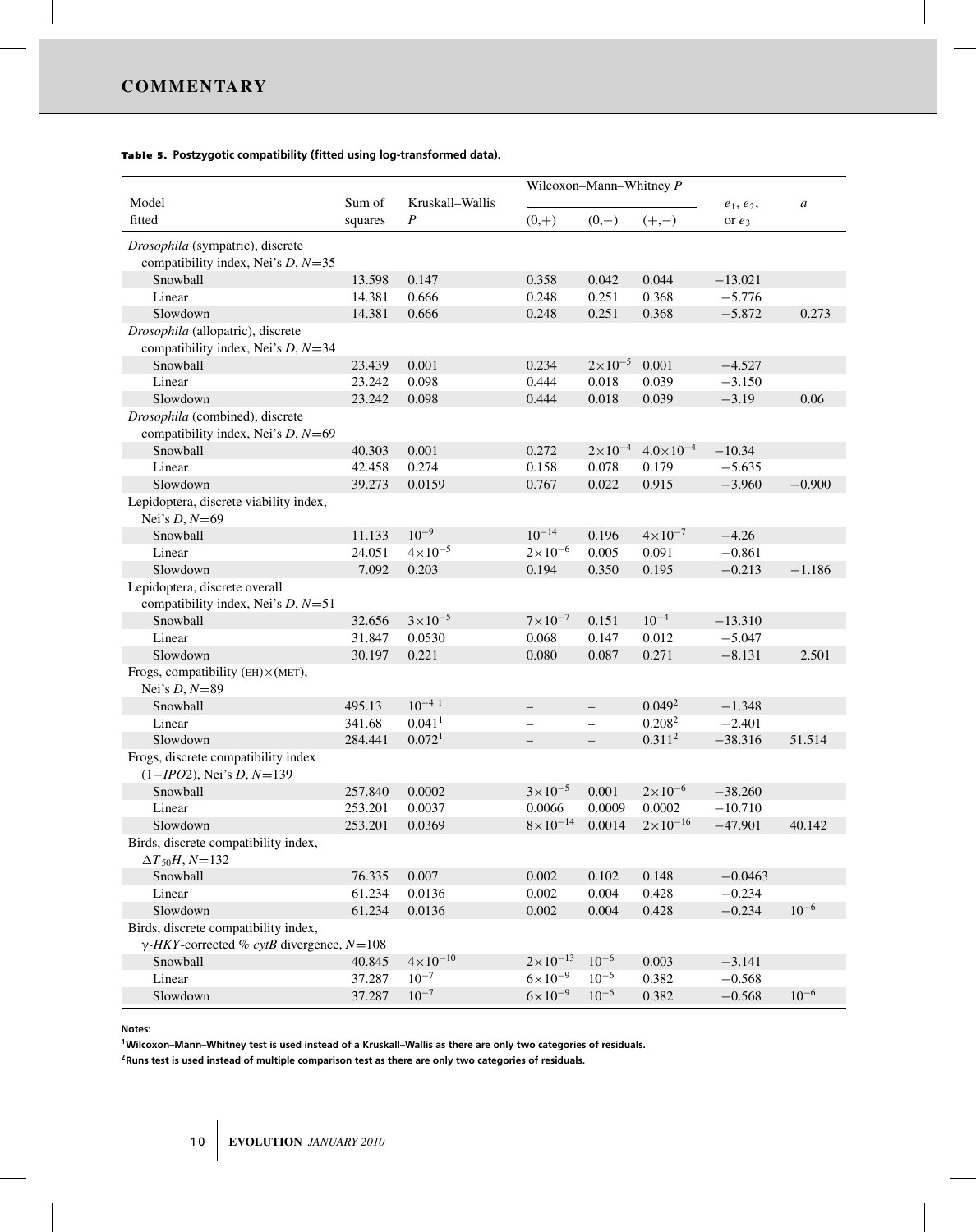

Figure 2. **Method of fitting discrete data by least squares. The graph shows the method used to fit discrete compatibility data (e.g.,** *Drosophila* **postzygotic isolation) via least squares on a log scale. Data are shown as open circles. The curve represents the original model to be evaluated. The thick lines represent the modified expectation actually used in fitting the data. The lowest expectation to be fitted is** *cn***, and all the** *C* **= 0 discrete compatibility values of the data have also been shifted to this value.**

data). The theory assumes infinite sample sizes, but  $C = 0$  is often realized in real data, which is finite. This is a feature of the data rather than necessarily an incorrect feature of the model (see discussion of mule sterility above). Yet these datapoints nonetheless provide potentially important information, which should not be lost. As a result, we replaced both expected  $c_n = 0$  and observed  $C = 0$  values to 0.001 when performing fits on log-transformed compatibility. We did this on the grounds that the data collected rarely involved sample sizes of more than 1000, so that the errors in the data are of order  $>1/1000$ . Shifts to different values ( $C =$ 0.01 and 0.0001) were also tested; this changed the values of sums of squares, but did not strongly affect relative values of sums of squares obtained with different models.

### RESIDUALS ANALYSIS FOR A QUALITATIVE CHECK OF THE GOODNESS OF FIT

Goodness of fit to the different models was investigated further by analyzing the sequence of residuals obtained with the best fit that each model can produce. We performed nonparametric analyses to test whether the distribution of residuals was equable. Minimizing the sum of squares does not ensure that a model provides good predictions throughout the range of the predictive variable, i.e., at any genetic distance, if the residuals are highly skewed. Largely positive or largely negative residuals would correspond to underand overestimations of the model, respectively.

In the prezygotic isolation datasets, compatibility is a continuous variable, so nonzero residuals were always obtained. We performed Wilcoxon–Mann–Whitney tests to compare mean ranks of positive and negative residuals along the genetic distance axis. This tested whether the model underestimated compatibility at low genetic distances and overestimated at high genetic distances, or vice-versa. When fitting discrete postzygotic isolation measures, expected and observed values can be equal, and residuals can take the value of 0. We therefore performed Kruskall–Wallis nonparametric analyses of variances on these data. We also performed Wilcoxon–Mann–Whitney pairwise tests for differences between mean ranks of 0 versus positive  $(0,+)$ , 0 versus negative  $(0,-)$ , and positive versus negative  $(+,-)$  residuals.

A second nonparametric analysis was performed on all continuous data to test whether positive or negative residuals were autocorrelated. (A certain amount of autocorrelation is expected in fitting discrete compatibility data, so we performed autocorrelation tests on only on continuous compatibility data). We used a Wald–Wolfowitz runs test (where a run consists of a run of positive or negative residuals,  $++++$  or  $- -$ ) to establish whether the model under- or overestimates compatibility in any particular range of genetic distances. It is worthwhile doing this kind of test as it is possible to imagine conditions in which the sequence of residuals is nonrandom even though mean ranks do not differ, for example if residuals are negative early and late, but positive at intermediate genetic distances, indicating a poor fit. If the smallest number of positive or negative residuals was  $< 10$ , the probability was calculated exactly; otherwise a Gaussian approximation was applied, with mean number of runs  $1 + 2m(N - m)/N$ and variance  $(2m(N - m)(2m(N - m) - N))/N^2(N - 1)$ , where *m* is the total number of positive residuals, and *N* is the total number of residuals.

# *Results* TESTS INVOLVING SOME DEGREE OF "PREZYGOTIC" ISOLATION

Results of the fits to each of the three models are shown in Tables 2 and 4 for untransformed and log-transformed fits, respectively. For 12 of the 14 datasets, the lowest sum of squares was obtained with the slowdown model. (Five of these support small negative values of *a*, and therefore fit best with a linear model tending slightly toward a convex snowball function). For nine of 14 the highest sum of squares was given by the snowball model, suggesting generally poor fits. The ratio between lowest and highest sums of squares varies greatly. Graphs of the data and fits are shown in Figure 3.

#### *Bacillus*

Because no "zygotes" are formed during in bacterial transformation, the data can be viewed as analogous to a mixture of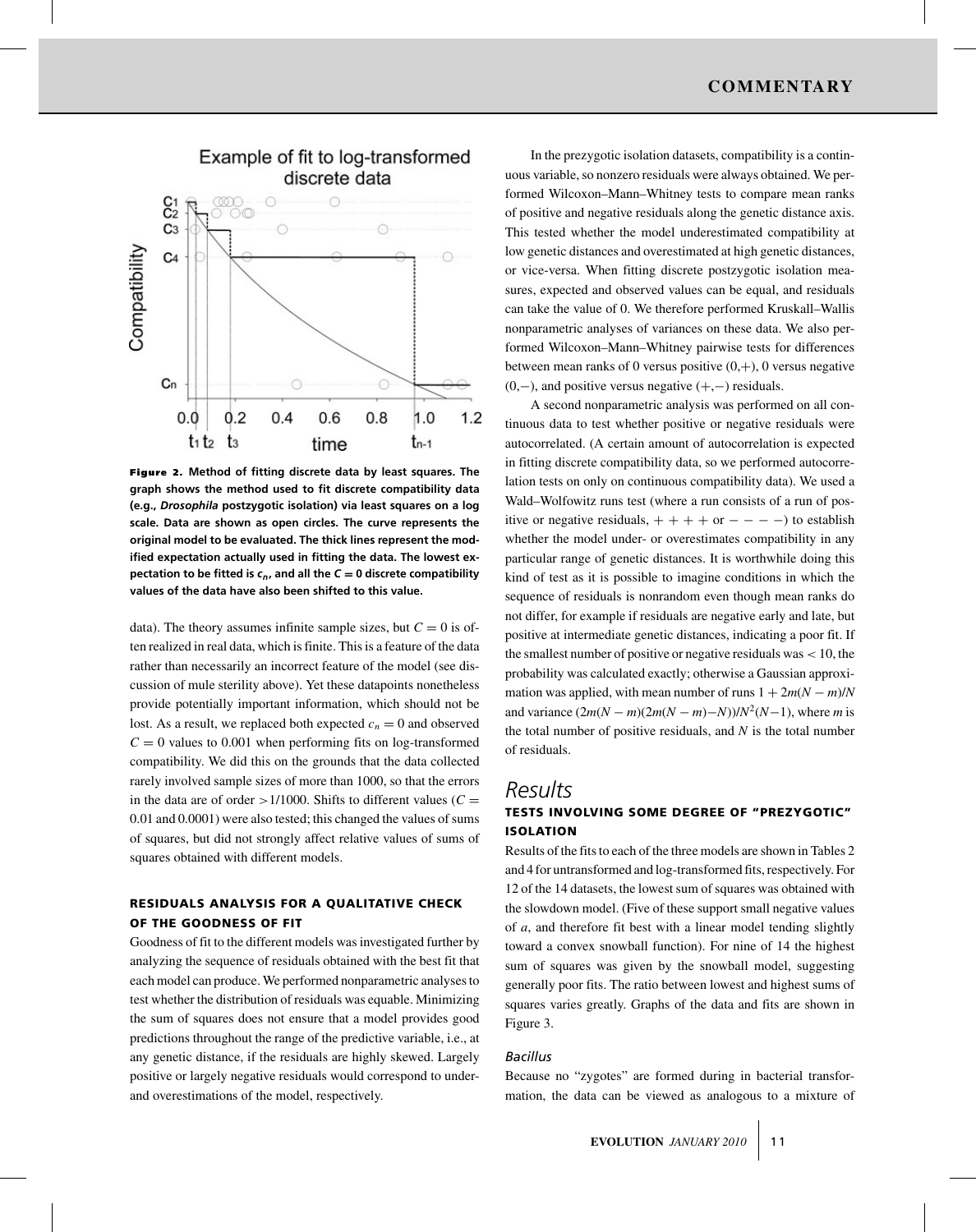

Figure 3. **Fits of prezygotic and combined reproductive compatibility. In each case, compatibility is shown as a function of genetic distance (as a surrogate of time).** *Bacillus***: symbols represent dilution experiments using laboratory strains (circles), and nonrestricting strains collected form the wild (squares). Otherwise, circles represent allopatric taxa or strains; triangles represent sympatric taxa or strains.**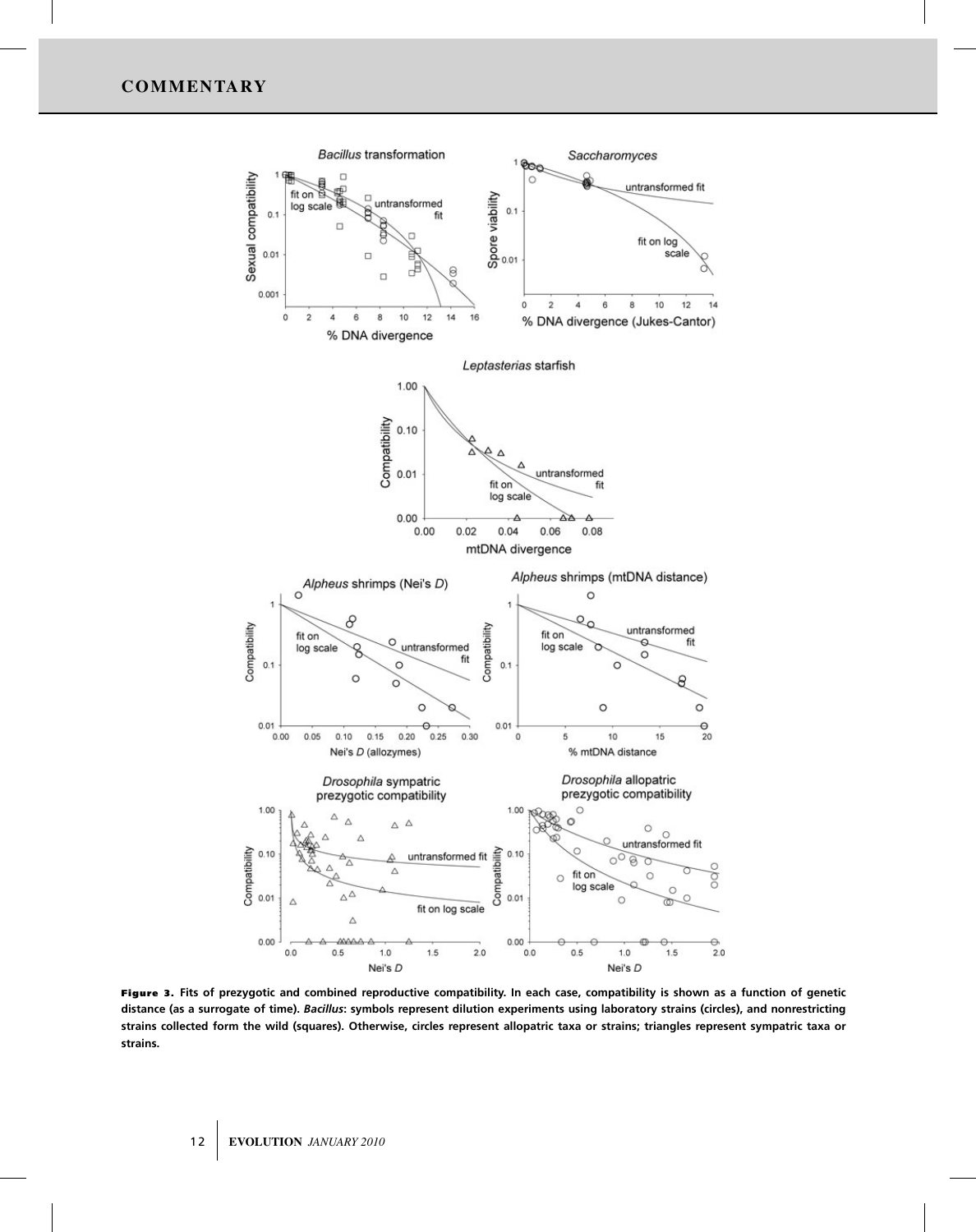pre- and postzygotic isolation. The higher sums of squares and low *P*-values obtained using the snowball model reveal a poor fit. This is mostly due to an excess of negative residuals at low genetic distances. The observed initial decrease in reproductive compatibility is faster than expected under the snowball model. As expected, the slowdown and the linear model then do a better job as indicated by the lower sums of squares and the high *P*-values for the two nonparametric tests, especially using the logarithmic fits. The slowdown model fits the data marginally better as judged by sums of squares than the linear model, with both log-transformed and untransformed data, but only with a negative value of *a* (i.e., the data show a slight tendency toward snowball rather than true slowdown). This negative slowdown fit is also marginally better as judged by nonparametric tests and is shown in Figure 3, although similarities of sums of squares obtained for slowdown and linear models and the relatively weak values of parameter *a* are as expected if substitution rates are not very different from constant. Because we have no a priori reason to expect a snowball-like fit to be less than second order (as here), we may conclude that the null or linear model is not rejected.

#### *Saccharomyces*

Because spore viability measures the fertility of hybrids, these data might mostly be equated with postzygotic compatibility. The snowball model does not fit the data well, and fits more poorly than a slowdown model in both linear and log compatibility scales. A slowdown seems to fit the data better than the linear model on a log compatibility scale  $(F = (3.449/18)/(0.953/17) = 3.42$ , df = 18,17,  $P = 0.01$ ), but only when it produces a snowball-like convex function with a negative value of *a* (as shown in Fig. 3); furthermore, a true slowdown  $(a > 0)$  fits the untransformed data best (Fig. 3), but only with very limited support in comparison to the simple linear model  $(F = (0.274/18)/(0.256/17) = 1.01$ , df = 18,17,  $P = 0.49$ ). The data clearly fall into three tight genetic distance clumps, due to the relatively few lineages crossed in this group of *Saccharomyces*. Thus the data are particularly subject to phylogenetic pseudoreplication, which probably explains the poor and variable fits. It is perhaps safest to say that we cannot reject the linear model.

#### *Starfish*

As explained in Appendix B, the data are affected both by pre- and postzygotic compatibility, though prezygotic is likely uppermost. High sums of squares in both transformed and untransformed fits show that early decreases of compatibility with genetic distance are faster than expected under snowball or linear models. The slowdown model fits the rapid decrease in reproductive isolation better, whether fitted on logarithmic or linear scales (shown in Fig. 3), and low sums of squares and high *P*-values of nonparametric tests, suggest a reasonable fit. However, the data are few and the sums of squares are not significantly improved by the slowdown compared with the linear model  $(F = (0.00133/8)/(0.00081/7)$  = 1.44,  $df = 8,7$ ,  $P = 0.32$  for the untransformed compatibility fit, and  $F = (9.115/8)/(5.936/7) = 1.34$ , df = 8,7,  $P = 0.36$  for the log transformed data), even ignoring phylogenetic correlations. The slowdown model does, however, fit the data better than the snowball model ( $F = 2.54$ ,  $P = 0.12$  for the log-transformed fit;  $F = 6.02$ ,  $P = 0.01$  for the untransformed fit).

#### *Alpheus shrimp data*

A useful feature of these data is that, because the experiments employed geminate sister species across the Isthmus of Panama, there is good phylogenetic independence, although with  $N =$ 11, the data are hardly extensive. The sums of squares are quite similar on both linear and log scales for all models fitted no matter what measure of genetic distance is used. Furthermore, the sequences of residuals obtained with all models are similar and the corresponding distribution of residuals is approximately random (high *P*-values throughout), no matter which measure of genetic divergence is used. To obtain such a good fit with all three models may seem surprising. This apparent paradox is explained by the low sample size, and the negative values of parameter *a* in the slowdown model, which predicts an acceleration rather than deceleration of substitution rates, tending toward a modest snowball-like convexity. This is consistent with the finding that observed compatibility decreases slowly at low genetic distances and then accelerates, although support for the snowball model is very weak in such a small dataset. On the whole, the null model of the simple exponential compatibility failure (fitted in Fig. 3) is not rejected.

#### *Drosophila—allopatric species*

The snowball model does not fit the data at all well, as shown by the high sums of squares and low *P*-values for the residual tests, on either log or linear compatibility scales. This is due to a more rapid decrease of compatibility with genetic distance than expected under the snowball model. Thus, the linear model fits these *Drosophila* data better and, as for the starfish, the slowdown model (shown in Fig. 3) performs marginally better with a lower sum of squares and generally larger *P*-values. However, the slowdown and linear models are not clearly distinguished, with ratios of sums of squares (*F*-ratios) in the range of only 1.01–1.06.

#### *Drosophila—sympatric species*

Here, the slowdown model (Fig. 3) provides a good fit to this prezygotic data as indicated by the low sum of squares and the high nonparametric test *P*-values obtained on both scales. Both the snowball and the linear model do a worse job with larger sums of squares with especially low *P*-values in nonparametric tests for log-transformed fits of the snowball model. Such a difference in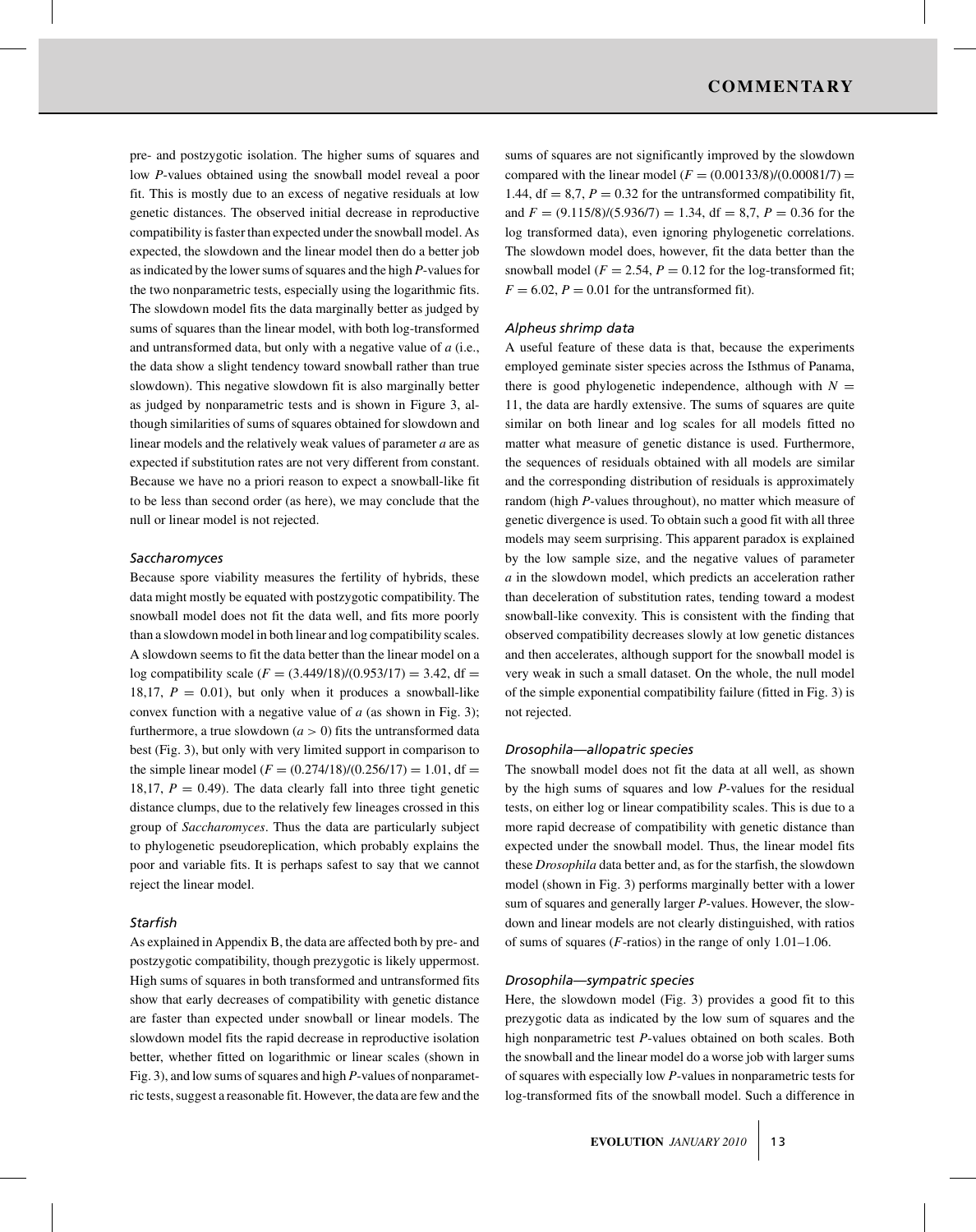goodness of fit obtained with the slowdown model and the two other models is consistent with the highly positive estimated values of parameter *a*. Indeed, such high values of *a* mean a much more rapid initial decrease in compatibility with genetic distance than under either snowball or linear models. There is reasonable, although not strong evidence for slowdown versus linear models when the fit is performed on a log compatibility scale  $(F =$ 1.62,  $P = 0.06$ ) and similar although weaker evidence ( $F = 1.39$ ,  $P = 0.14$ ) with untransformed compatibility. Once again, however, the snowball model is strongly rejected in favor of the slowdown model, but only for the log compatibility fit ( $F = 2.59$ ,  $P =$ 0.001 for the logarithmic fit;  $F = 1.34$ ,  $P = 0.17$  for the linear fit).

### TESTS INVOLVING ONLY POSTZYGOTIC ISOLATION

Results of the fits of the postzygotic datasets to the three models for both linear compatibility and log compatibility transformations are summarized in Tables 3 and 5, and shown graphically in Figure 4.

### *Drosophila—sympatric and allopatric datasets combined*

Although we provide separate fits for allopatric and sympatric datasets for comparison with the prezygotic data (Tables 3 and 5), there is no evidence for differences in accumulation of postzygotic isolation (Coyne and Orr 1997; Mendelson et al. 2004). Whether we analyze the datasets together or separately, they remain obstinately insufficient for distinguishing between models, in part perhaps because of the discrete nature of the data. Therefore, we discuss here only the combined sympatric and allopatric postzygotic data. The snowball model gives a poor fit, as evidenced by the low *P*-values and higher sum of squares in the untransformed compatibility fit. The linear fit shows higher *P*-values in nonparametric residual tests, and is therefore preferred for the untransformed data, even though sums of squares are not significantly smaller  $(F = 1.29, P = 0.15$ . For the log-transformed fit, the slightly negative value of *a* in the preferred slowdown model indicates a weak snowball tendency  $(F = 1.06, P = 0.41)$ ; however, this is not true when allopatric and sympatric data are analyzed separately (Table 5). Overall, the linear model (Fig. 4) is most compatible with the data, based chiefly on higher *P*-values for the residual tests, on whatever scale of fitting is used. This result differs somewhat from Orr's (1995) conclusion that there was weak evidence for a snowball effect in the *Drosophila* data. However, Orr's conclusion was tentative, and was made only by comparing reproductive isolation in one direction of cross with that in both directions, as opposed our own curve-fitting analysis of the whole data, which also takes into account the discrete values of reproductive isolation.

#### *Lepidoptera*

In this dataset, the viability data on their own appear to fit a snowball model better than linear  $(F = 1.30, P = 0.14$  for untransformed compatibility fit,  $F = 2.16$ ,  $P = 0.001$  on a log scale) and also better than a slowdown model on untransformed data  $(F = 1.32, P = 0.13)$ . The most strongly supported model for log-transformed compatibility is a reverse slowdown model (i.e., snowball-like, with negative  $a$ ), even against the next-best snowball model ( $F = 1.55$ ,  $P = 0.04$ ), and also against the linear model ( $F = 1.55$ ,  $P < 0.0001$ ). This snowball-like model on a log compatibility scale (Fig. 4) was also much the best fit in terms of nonparametric residuals tests, but it only performs this fit so well by becoming undefined with genetic distances > 0.84. In contrast, the snowball was a better fit according to nonparametric tests with untransformed compatibility data as compared with linear or slowdown models, even though only weakly supported via sums of squares and the *F* ratio. We tentatively suggest that there is some evidence for a snowball model from this data. On the other hand, when total postzygotic incompatibility (which includes hybrid fertility as well as viability) is assessed, the situation reverses, the snowball model develops low *P*-values in nonparametric tests, whereas linear (Fig. 4) and slowdown models become more supported, although only weakly ( $F \approx 1$ ). In conclusion, the data from Lepidoptera are mixed: it is possible that viability evolves according to the snowball model, whereas viability + fertility considered together do not clearly support any model. The major reason for these mixed results is the large amount of scatter in the data. Whereas some pairs of species can become completely incompatible with Nei's *D* as low as 0.1, others remain viable and fertile in at least one direction of cross with Nei's  $D > 0.8$ .

#### *Frogs: egg hatch and metamorphosis compatibility*

The snowball model appears to provide a poor fit to the data compared to the linear whether viewed on linear or log compatibility scales ( $F = 1.30$ ,  $P = 0.11$ ;  $F = 1.45$ ,  $P = 0.04$ , respectively), and low *P*-values of non-parametric tests on the log scale support this rejection of the snowball model. The slowdown model (Fig. 4) gives a still better fit than linear, although it is not much better  $(F = 1.19, P = 0.21; F = 1.25, P = 0.15$ , respectively).

#### *Frogs: discrete compatibility index (1-IPO2)*

In these data, only three discrete values are possible, 0.0, 0.5, and 1.0. Perhaps unsurprisingly there is therefore much scatter around the best fit lines, very low *P*-values for the nonparametric tests, and little way to distinguish between models in terms of sums of squares. Overall, a linear model is not rejected by these data (Fig. 4), although untransformed data appear marginally to support a slowdown model, and log-transformed data appear marginally to support a linear or slowdown model (the latter two being indistinguishable due to the discrete values of the data).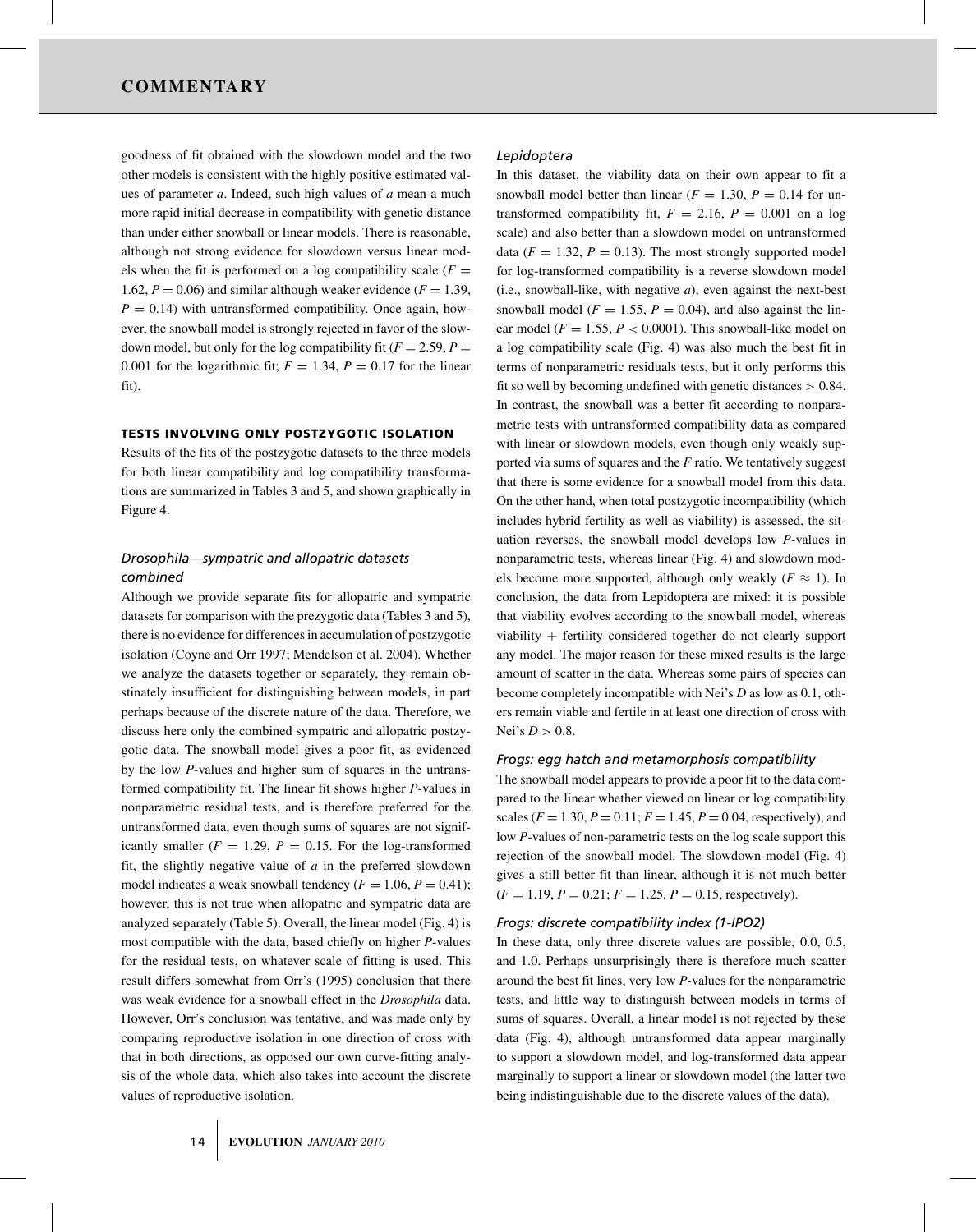

Figure 4. **Fits of postzygotic compatibility. Symbols for Lepidoptera represent allopatric (circles) and sympatric (triangles) taxa. For birds, squares represent duck data, circles represent passerine data, and triangles represent other nonpasserine, nonduck data.**

### *Birds*

The best fit is either linear or does not differ significantly from the linear model in every test (Fig. 4). It should also be noted that none of the models fit very well, as judged by the residuals tests. The reason for this is clear when looking at plots of the data, which reveal enormous scatter. Although some species become completely incompatible via sterility and/or hybrid inviability by around 2% *cytB* or  $1°C \Delta T_{50}H$  distances, other pairs of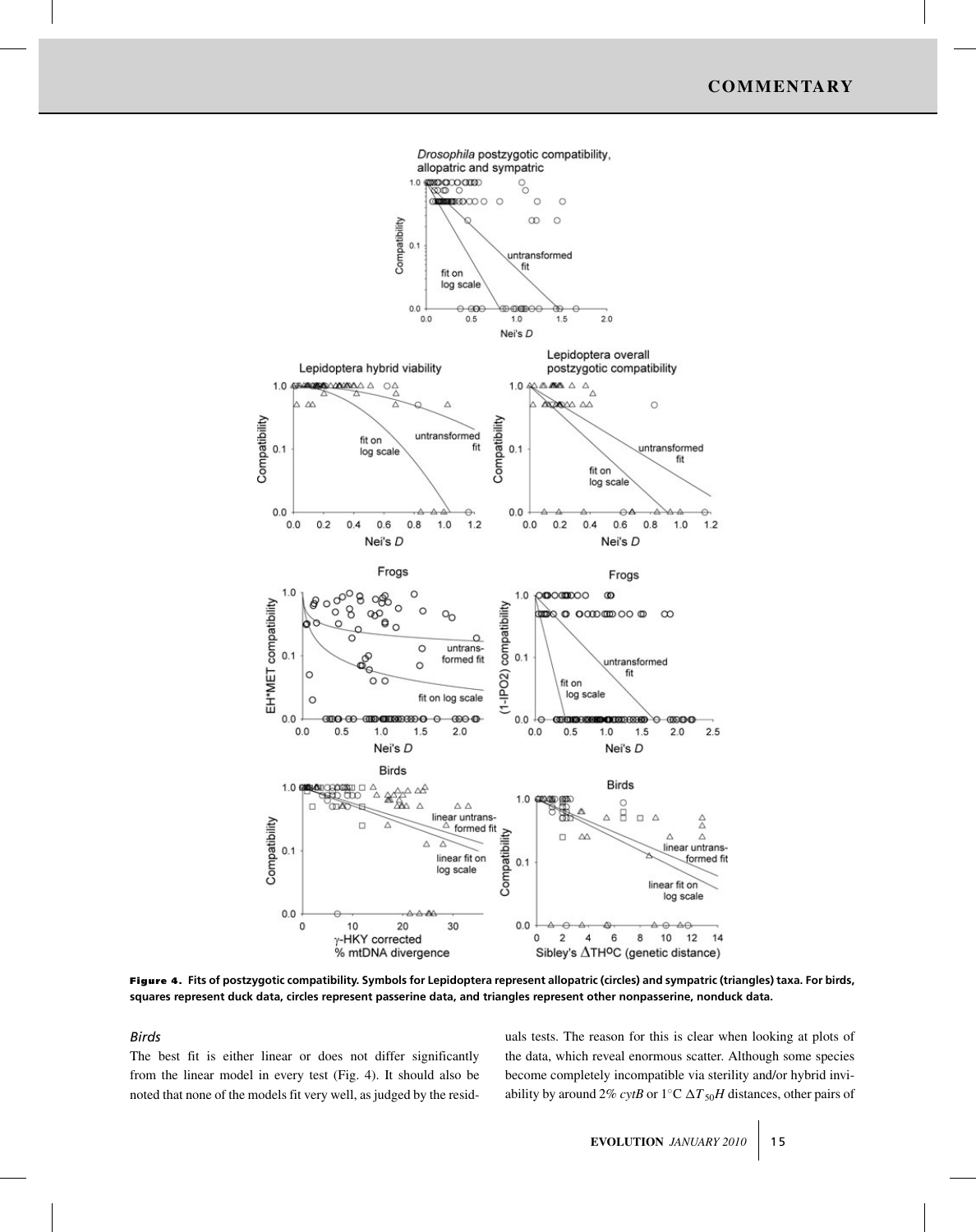species may remain almost fully viable and fertile  $(>75%)$  until distances of 24% divergence of *cytB* or  $7^{\circ}$ C  $\Delta T_{50}H$ . It is tantalizing that some of this scatter might be due to differences in the rate of evolution of incompatibility between different bird groups. The data for passerines and ducks that can be crossed all refer to low genetic distances, probably in part because both represent mostly recent groups that are relatively homogeneous, but also possibly because these groups evolve strong incompatibilities early, leading to an impossibility of making crosses across large genetic divergences. The crosses among nonduck, nonpasserine birds, on the other hand, are mostly between relatively genetically distant species  $(>10\% \text{ cytB})$ , although the few crosses among closer species in this category do not give convincing evidence for inhomogeneity with passerines and ducks. In conclusion, the bird data are somewhat unsatisfactory, in that no model is supported strongly, nor is any model rejected strongly, and this may in part be due to inhomogeneity of rates of incompatibility evolution between different groups of birds. In general, however, there is no clear evidence for deviation from the linear model, and the overriding impression from the bird data is of a great deal of scatter.

# *Discussion*

In this article, we test the time course of compatibility evolution using three simple phenomenological models, justifying these in part via constant and variable substitution rates, and considering accumulation of either nonepistatic or two-locus epistatic Dobzhansky–Muller incompatibilities, and multiplicative combination of different incompatibilities. Under these models, together with multiplicative fitness combinations, the decrease in log overall compatibility with time is expected to correspond to a linear, concave (slowdown) or convex (snowball) function of genetic distance. In the two latter cases, the initial decrease in compatibility between species at low genetic distances is expected to be respectively faster or slower than linear, compared to later decreases.

There are many potential statistical problems with fitting such data (Appendix C). Our exploratory approach (Mosteller and Tukey 1977) is perhaps not very powerful for confirmatory data analysis, and there are also difficult problems in this kind of data due to phylogenetic correlations of unknown extent (Bolnick and Near 2005). The data themselves are often fragmentary, and as different methodologies were used in each study of our metaanalysis one should be cautious about reaching firm conclusions. There is also the problem of using genetic distance as a proxy for time since speciation (Bolnick and Near 2005). Nonetheless, it is worth exploring for any potential patterns in such data, which can then be investigated further.

### EVIDENCE FOR REINFORCEMENT

One of our findings is that "prezygotic" datasets (in which we include the *Bacillus*, *Saccharomyces*, and *Leptasterias* data) often support the slowdown model, although normally only weakly, and that the snowball model is generally rejected for such data, as expected (because the snowball model was developed only to explain inviability and sterility, as in Haldane's rule—Orr 1995). Two prezygotic datasets stand out in their support for slowdown: the sympatric *Drosophila*, and *Leptasterias*(starfish). The starfish results are intriguing in that the data are in the form of numbers of hybrids compared with numbers of much commoner parentals in a sample from nature. The starfish thus provide some of the few quantitative data on successful interspecific hybridization from the wild (for a survey of other data, see Mallet 2005). Assuming that  $F_1$  hybrid zygotes develop as readily as pure species once fertilization has taken place, this is one of the few cases in which complete prezygotic compatibility between species has been measured in the wild, with all the effects due to habitat separation, timing of spawning, and fertilization probability integrated into the measure. Some laboratory studies of these starfish have shown that hybrids are readily produced given fertilization (Foltz 1997), but unfortunately we cannot entirely rule out the possibility that some of the rarity of the field-sampled hybrids is due to developmental or ecological problems in the hybrids, and therefore the data will probably contain postzygotic as well as prezygotic information. In addition, because all the species are closely related, and many of the species were used more than once, there will be problems of phylogenetic pseudoreplication in the data, which are anyway based on small numbers of species. Nonetheless, the support for slowdown, exactly as expected if reinforcement were to occur to limit hybridization rather soon after speciation, presumably via changes in prezygotic compatibility or the time and place of gamete release, remains of great interest. The results, put simply, show that there are too few hybrids between species of low genetic distance to be explained by a simple exponential failure of compatibility. These data highlight a hitherto underused method to test for reinforcement in other species for which they and their hybrids might be sampled in nature.

The second example for which slowdown provides the best fit is in laboratory prezygotic data for sympatric *Drosophila* species. Here, there is more scatter than in the starfish, but also considerably more data. Although evidence for slowdown seems fairly clear on the log compatibility scale, it should be remembered that our tests do not allow for phylogenetic correlations, which would reduce the degrees of freedom by around 20%–50% (Coyne and Orr 1997). Nonetheless, the data do appear to conform best to the slowdown model, due to very rapid initial, and then decelerating acquisition of prezygotic incompatibility. Previously, the more rapid average acquisition of prezygotic isolation of sympatric than of allopatric *Drosophila* species suggested reinforcement as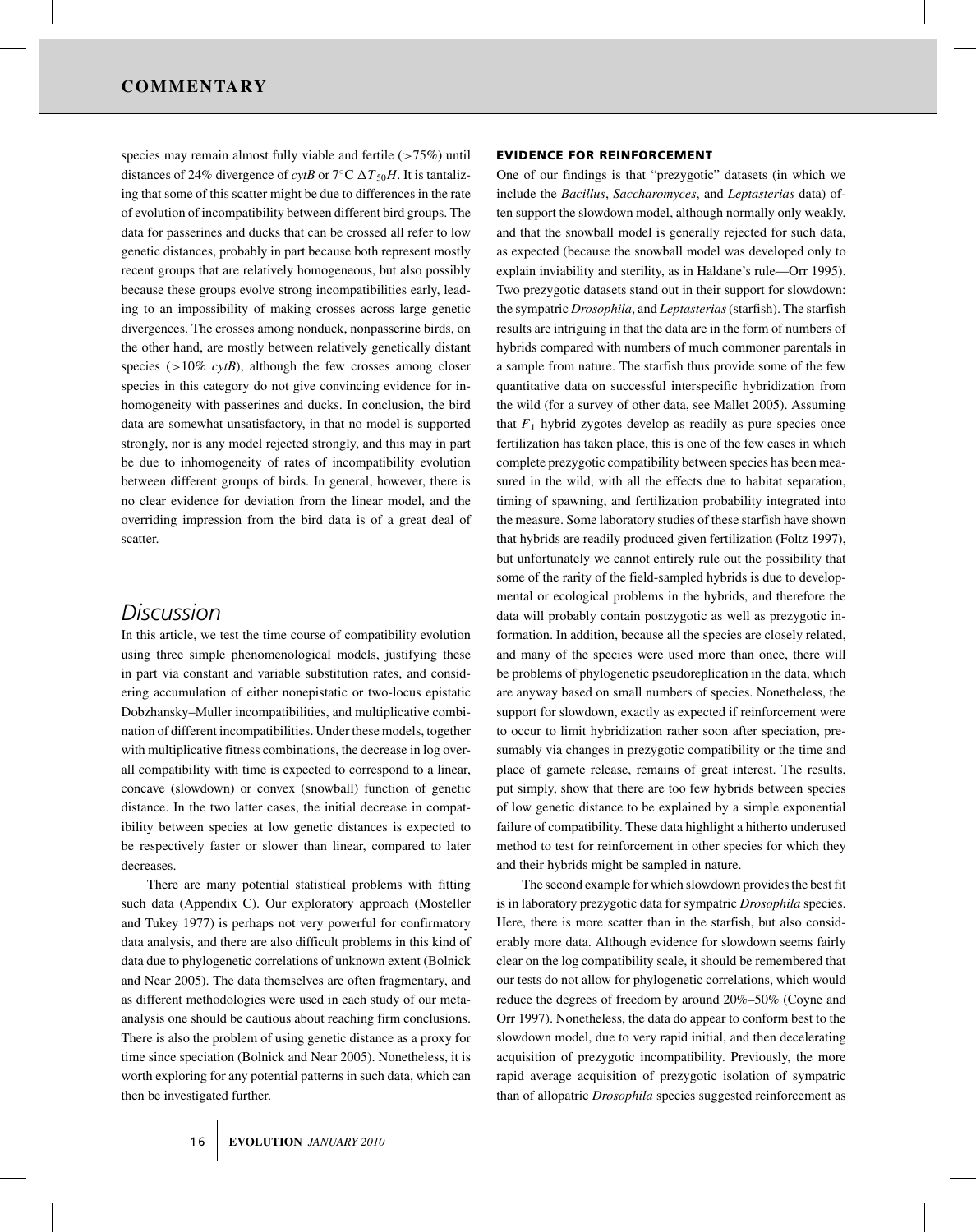a likely cause (Coyne and Orr 1989, 1997, 2004). Here, we identify a new and hitherto unrecognized trait in the same sympatric data, which is also indicative of reinforcement, that of concave curvature of the fit or deceleration on a log scale. Together, these findings on sympatric *Drosophila* implicate the evolution of assortative mating as a result of selection in incompletely reproductive isolated populations in sympatry.

#### THE CASE OF THE MISSING SNOWBALL

The theory of negatively epistatic "Dobzhansky–Muller" incompatibilities (Orr 1995; Orr and Turelli 2001) is now well-founded and widely accepted as a major cause of incompatibility, particularly in Haldane's rule (Turelli et al. 2001; Coyne and Orr 2004; Mallet 2006; Johnson 2006). A corollary is that one expects an accelerating rate of incompatibility accumulation (Orr 1995), the so-called snowball effect. If exactly two epistatic loci are involved in each incompatibility, incompatibilities should accumulate as a quadratic function, although there is no reason why three, four, or more loci might not be involved, in which case the curvature of incompatibility accumulation would have correspondingly higher power. Although we here model only a quadratic snowball, more convex curvatures should still be fit better by a quadratic function rather than by the nearest, linear alternative we test.

Although a number of attempts have been made to fit reproductive isolation versus genetic distance (Edmands 2002; Fitzpatrick 2002; Mendelson et al. 2004; Bolnick and Near 2005), very little evidence has been seen for quadratic or higher order acceleration of reproductive isolation predicted by the snowball model. This problem has been dubbed "the missing snowball" (Johnson 2006). Even the authors of the original *Drosophila* comparative data paper fitted a log-linear (i.e., simple exponential failure) model to their data (Coyne and Orr 1997), rather than the snowballing model originally motivated by these same data. On the other hand, methodologies hitherto used in fitting such data were simple linear regression fits, and often did not even constrain reproductive isolation to be zero in the absence of genetic divergence. The effect of multiple incompatibilities on fitness has not been modeled previously. Others have discussed the problem of mapping incompatibilities onto fitness, but treat speciation or reproductive isolation as a threshold trait that requires a certain number of additive incompatibilities. Their theory of speciation is that when the numbers of incompatibilities reach this threshold, reproductive isolation and speciation is complete (Orr and Turelli 2001; Turelli and Moyle 2007). In retrospect, it seems odd that a more general population genetic multiplicative fitness approach (i.e.,  $\Pi(1 - s_i)$ , where  $s_i$  represents the selection coefficient due to the *i*th incompatibility) was not used (Walsh 1982; Orr 1995; Gavrilets 2004). Turelli and Moyle (2007), noting the missing snowball in empirical studies, suggested that the problem might be due to incompatibilities having diminishing deleterious effects as the numbers of incompatibilities approached the threshold, so giving a more linear rate of accumulation of reproductive isolation overall. However, we can think of no good a priori reason why the effects of incompatibilities should decrease in this way, and our multiplicative fitness approach is the simplest to give a fitness curvature similar to their diminishing effect model while retaining the full proportional effects of every incompatibility. Turelli and Moyle (2007) further argue that their additive fitness scale is in any case appropriate because it approximates multiplicative fitness when  $s_i$  values are low: while this is true, this additive approximation breaks down when very many such incompatibilities are considered together, as they must be when describing the entire spectrum of incompatibility evolution, as here.

It is of interest that, even after multiplicative fitness incorporation, the snowball model still fails to provide the best fit for postzygotic (or prezygotic) datasets. The only possible exceptions are the Lepidoptera viability-only data. The snowball predictions not met are (1) that compatibility should decline slowly at first, but then faster later during incompatibility evolution, and (2) that the variance is very low at the beginning of the process compared with other models. Both of these characteristics can be clearly seen in the simulated data of Figure 1B. Although the snowball model is based on epistatic interactions at only two loci, the same features will be even more extreme for complex epistasis involving three or more loci. The slow start and low initial variance both result from the fact that very few incompatibilities arise early during divergence. Each incompatibility must result from two or more "hits," or mutations at two or more separate interacting substitutions. This low initial variance effect forms a strong contrast with the linear and slowdown models that require only a single "hit" to form an incompatibility and are expected to accumulate initial variance much more rapidly, due to vagaries of the mutation process (see Fig. 1). It is important to note that, while it is in a sense true that "reproductive isolation must ... increase faster than linearly with time" under the snowball model (Orr 1995), "faster" here refers to the acceleration, rather than to the average rate of acquisition of reproductive isolation. The acquisition of a given amount of reproductive isolation depends on details such as relative substitution rates of epistatic and nonepistatic effects and their relative strengths, and is likely to be slower at first for epistatic reproductive isolation than for nonepistatic effects.

The data provide a poor fit to snowball theory primarily because some species evolve high levels of incompatibility extremely rapidly whereas other pairs remain compatible for a long time. Our other major finding is that there is often extremely high variance in the data, so that the second prediction of very low variance early in divergence is not met either (although we did not incorporate variance in our final fitting procedure). Bearing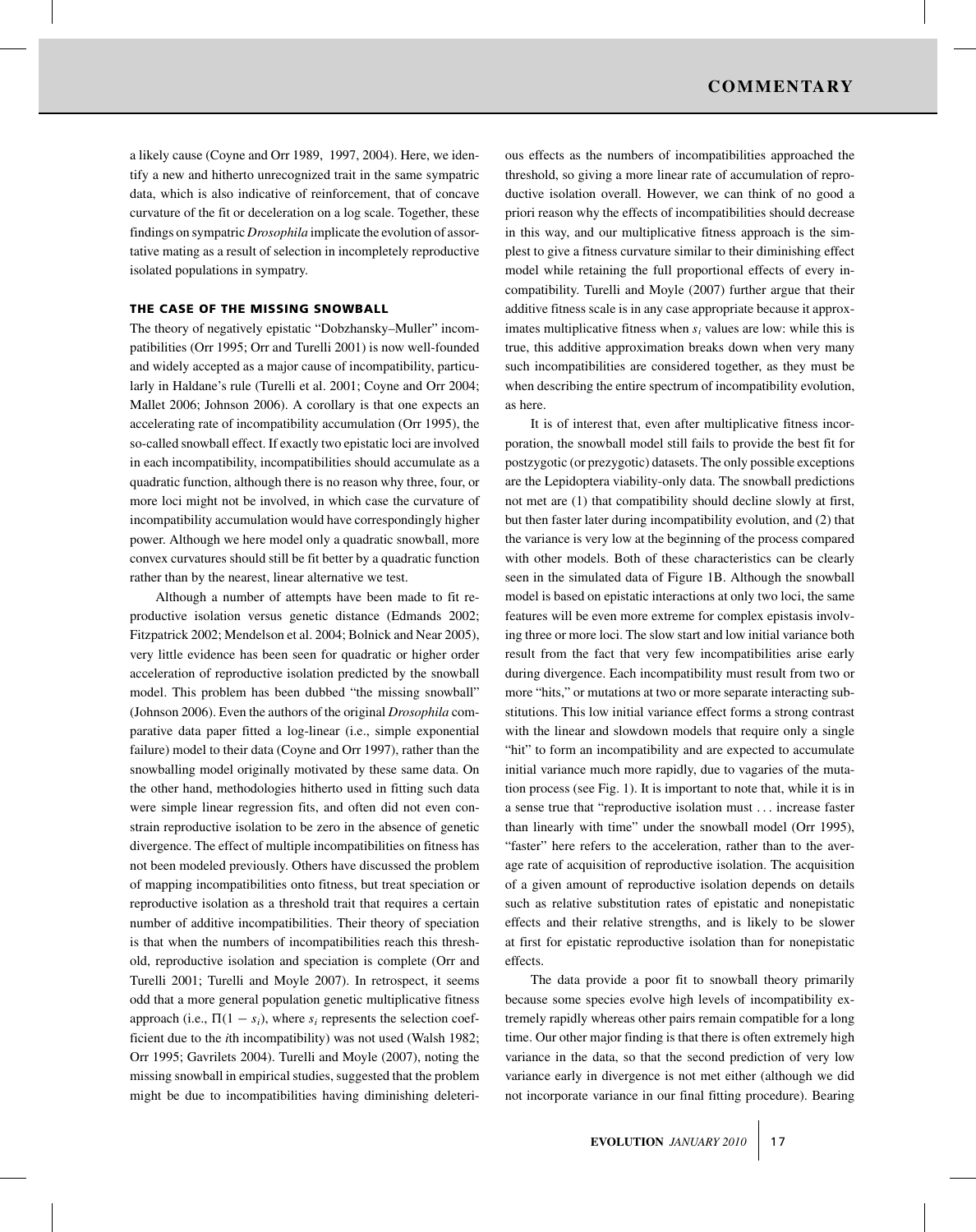these two deviations from snowball predictions in mind, a number of explanations are possible.

# *(1) The multiplicative fitness assumption for incompatibility combination is overly restrictive*

Other models of hybrid unfitness accumulation are possible, and might be tuned to fit the data (e.g., Turelli and Moyle 2007). We argue that multiplicative fitness is the simplest and most reasonable starting point for such models, especially where there is a lack of evidence against it, and it is also a standard in population genetics. Furthermore, as individual Dobzhansky–Muller incompatibilities require at least two changes, we can make the strong prediction of few early incompatibilities, leading to very low variance during this early phase (Fig. 1B), whatever the deviation from multiplicative fitness. Tinkering with the fitness function of early and late incompatibilities will not alter this lack of correspondence with the data.

Reviewers of an earlier version of this article have claimed that it is impossible to test predictions of the snowball model in the way we have done on the grounds that "nothing is known about the relationship between the number of incompatibilities and the decline in hybrid fitness" (see also Note 1, above). A simple way to model more general fitness accumulation among multiple incompatibilities might be to introduce a term for epistasis, ε (note, this is different from the usual meaning of "epistasis," which, as in the positive epistasis in Dobzhansky–Muller incompatibilities, is usually reserved for fitness effects of multiple genes). The fitness of an individual affected by two incompatibilities, *i* and *j*, would then be:  $(1 - s_i)(1 - s_j) - \varepsilon_{ij}$ . Most of the discussion about fitness combination of deleterious mutations has been about whether positive epistasis is or is not observed (Charlesworth et al. 2004). If  $\varepsilon$  is positive, the effect of more mutations will be even more extreme than multiplicative, and our convex snowball curves should fit more and more data, even of non-Dobzhansky–Muller incompatibilities, rather than hardly any, as we find in this article. To force Dobzhansky–Muller type incompatibilities into more approximately nonsnowball log-linear fitness declines, as we find in the data, ε would have to be negative. (Note that the "absolute" fitness effects of further incompatibilities do in fact decline as more incompatibilities are fixed in the multiplicative model—it is only the "proportional" fitness effects that remain constant). We can think of no a priori reason why epistasis among incompatibilities should be negative, especially as it reverses the normal Dobzhansky–Muller epistasis of substitutions within incompatibilities. Negative epistasis would imply that escape from death via a genetic incompatibility early in life predisposes an individual to successful escape from a different genetic incompatibility acting later. If incompatibilities are independent, this seems unlikely; assuming  $\epsilon \geq 0$  therefore seems reasonable (Walsh 1982; Orr 1995).

# *(2) Many different snowball-like processes will give more complex curves than a simple snowball process*

For example, suppose that in *Drosophila* each of four sequential processes completes in hybrids before the next starts: (1) Haldane's rule male sterility; (2) Haldane's rule male inviability; (3) bisexual sterility, (4) bisexual inviability. Then although each process may proceed via a perfect quadratic snowball, when placed end to end the overall function could appear more or less linear. With a little stochastic variation, and some inevitable overlap between the four processes, the results would be difficult to distinguish from linear. This suggestion seems a very likely cause of at least some of the poor fit of the snowball process for overall hybrid fitness in *Drosophila*, Lepidoptera, frogs, and birds, as well as other organisms for which postzygotic isolation has been assessed in which many complex processes are probably involved (particularly those involving Haldane's rule and sterility as well as inviability). The stronger support for the snowball we have found for viability measured on its own in Lepidoptera, coupled with the better fits with overall hybrid fitness for a linear model weakly support this interpretation. However, multiple processes will not explain the lack of snowball fits in *Bacillus* or *Saccharomyces*, which have less predicted complexity.

# *(3) High variation in substitution rate or incompatibility accumulation among lineages*

Given that we know very little about the processes governing the evolution of negative epistatic incompatibilities (Welch 2004), this seems a possible explanation for some of the scatter in the data. However, although somewhat variable, DNA sequence evolution with few fitness effects on its own genetic backgrounds does not tend to deviate very widely from an approximate molecular clock. Variation in average substitution rates and compatibility decline alone therefore seems unlikely to explain the large scatter in incompatibility early in divergence, as seen in the data. It is more likely due to stochastic evolution of genes with major effects (see 5).

On the other hand, it is likely that different groups of species accumulate incompatibilities at different rates, in spite of similar rates of DNA substitution. Something of this type may be occurring in the rapidly radiating passerines and ducks, compared with other bird species (see discussion of the bird data above for more details).

# *(4) Incompatibility mostly evolves linearly, which overcomes the signal due to snowball epistasis*

This proposal seems unlikely to explain all of the data, because of the well-established nature of Dobzhansky–Muller incompatibility theory (Welch 2004), especially in explaining Haldane's rule and the evolution of other complex incompatibilities in organisms such as *Drosophila*. Nonetheless, the theory is not ruled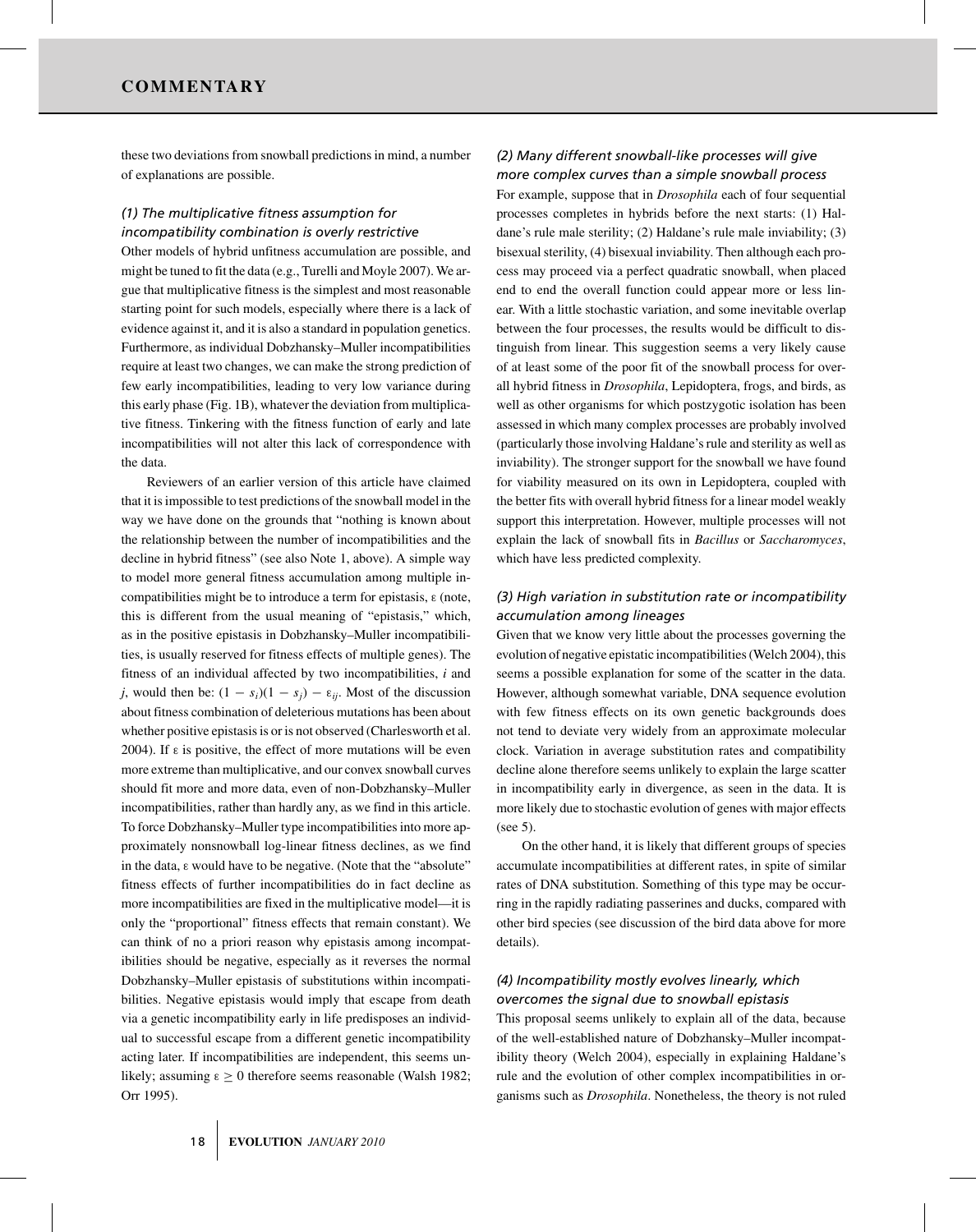out for some other sorts of incompatibilities. If chromosomal evolution, for example, were to occur via occasional drift in small populations (Walsh 1982; Gavrilets 2004), or equivalently, during unusual bouts of positive selection, and local population sizes remained roughly similar over evolutionary time, chromosomal incompatibilities might accumulate roughly linearly. Local evolution of inversions by adaptation-trapping (Kirkpatrick and Barton 2007) might also result in an approximately linear accumulation of incompatibilities with time, because that theory again does not require epistasis. Although earlier drift-based theories of chromosomal evolution and speciation have been all but ruled out (Coyne et al. 1991; Coyne and Orr 2004), it does not seem improbable that chromosomal rearrangements sometimes contribute to strong hybrid sterility, given frequent observations of chromosomally based sterility in mammals (Chandley 1988; Britton-Davidian et al. 2000). In *Saccharomyces* yeasts, a strong effect of chromosomal rearrangements alone on fertility of diploid hybrids among species has been demonstrated by reverse-engineering the rearrangements while leaving epistatic effects intact (Delneri et al. 2003).

Chromosomal evolution is not the only linear evolutionary process that leads to reproductive isolation. In *Saccharomyces* and *Bacillus*, a further process seems to be at work, due to a direct negative effect of divergence on recombination; recombination is important for successful meiosis (yeasts) or transformation (*Bacillus*). This process readily explains the slow, approximately linear accumulation of incompatibility in both *Saccharomyces* and *Bacillus* datasets. In principle, sequence divergence should also contribute directly to incompatibilities in the higher eukaryotes. However, to reduce compatibility by 99% requires overall sequence divergence of  $>10\%$  in both microbial datasets, so it is possible that other processes, such as the snowball, are more important when multicellular eukaryotes evolve incompatibilities at lower genetic divergences. Nonetheless, it should not, perhaps, be ruled out that chromosomal and other "single-hit" incompatibilities might contribute to reproductive isolation at high enough rates to be significant compared to those causing Dobzhansky–Muller incompatibilities.

# *(5) Incompatibilities typically have major and highly variable effects (high and variable si)*

In our formulation we have assumed low and constant *si*, so poor fit to the snowball is readily explained by deviation in the data from this assumption. Because Dobzhansky–Muller incompatibilities are caused by epistatic interactions previously untested by natural selection before they are expressed in hybrids, there is no reason why their effects should not be major on the hybrid background. Genes of major effect would cause so much scatter in the data that an underlying snowball curvature might be indistinguishable. A growing number of genes are now known that are highly deleterious to hybrids in *Drosophila* (reviewed by Wu et al. 1996; Orr et al. 2004; Mallet 2006), and also some other species such as fish (Wittbrodt et al. 1989) or Lepidoptera (Naisbit et al. 2002). Recently, the striking pattern of asymmetric incompatibilities, as commonly observed in reciprocal crosses (e.g., *A* female × *B* male produces fertile hybrids, whereas *B* female  $\times$  *A* male produces sterile hybrids), has been investigated theoretically: one of the most likely explanations is the stochastic accumulation of very variable and large fitness effects via epistatic genes (Turelli and Moyle 2007). We therefore regard stochastic accumulation of major-effect substitutions as a likely explanation for much if not all of the scatter, and the poor fit with most models, including the snowball model, in higher eukaryotes.

# *Conclusions*

The species boundary will be crisp and "real" if compatibility between populations declines precipitously, and at an accelerating rate during speciation. Motivated by a desire to test this prediction of Orr's (Orr 1995) snowball model of accelerating overall incompatibility accumulation, we propose two alternatives suitable for fitting to comparative data. The first of these, the "exponential failure law" (which we call the linear model here), is the usual model in mechanical or light-bulb failure and simple survival curves, in which incompatibilities accumulate linearly with time. The hypothesis that the evolution of premating isolation may be driven by gene flow (i.e., reinforcement), with diminishing effects as isolation increases, motivates our second alternative, the slowdown model. All three models were mapped onto fitness via a multiplicative fitness scheme.

We then test these models against empirical comparative studies of reproductive isolation accumulation. We find some evidence for slowdown, i.e., decelerating incompatibility accumulation, as expected under reinforcement, in the data for sympatric *Leptasterias* starfish and sympatric *Drosophila* prezygotic isolation. Existing data are not extensive enough to prove this hitherto untested prediction of reinforcement theory beyond a shadow of doubt. However, it is encouraging to find a slowdown pattern at all, roughly where we expect it in sympatric species pairs, and our finding suggests that further investigation into slowdown effects may be worthwhile.

Under the two-locus snowball model, first, mean compatibility is expected to remain high early in divergence, second, a very low initial variance of compatibility is expected, and third, incompatibilities are expected to accumulate rapidly once the process has started. All three are due to quadratic incompatibility accumulation, and will be more extreme for greater complexity of epistasis (three or more genes). The data, in contrast, often suggest rapid initial compatibility loss, and a very high degree of scatter early in divergence, as well as late. This "missing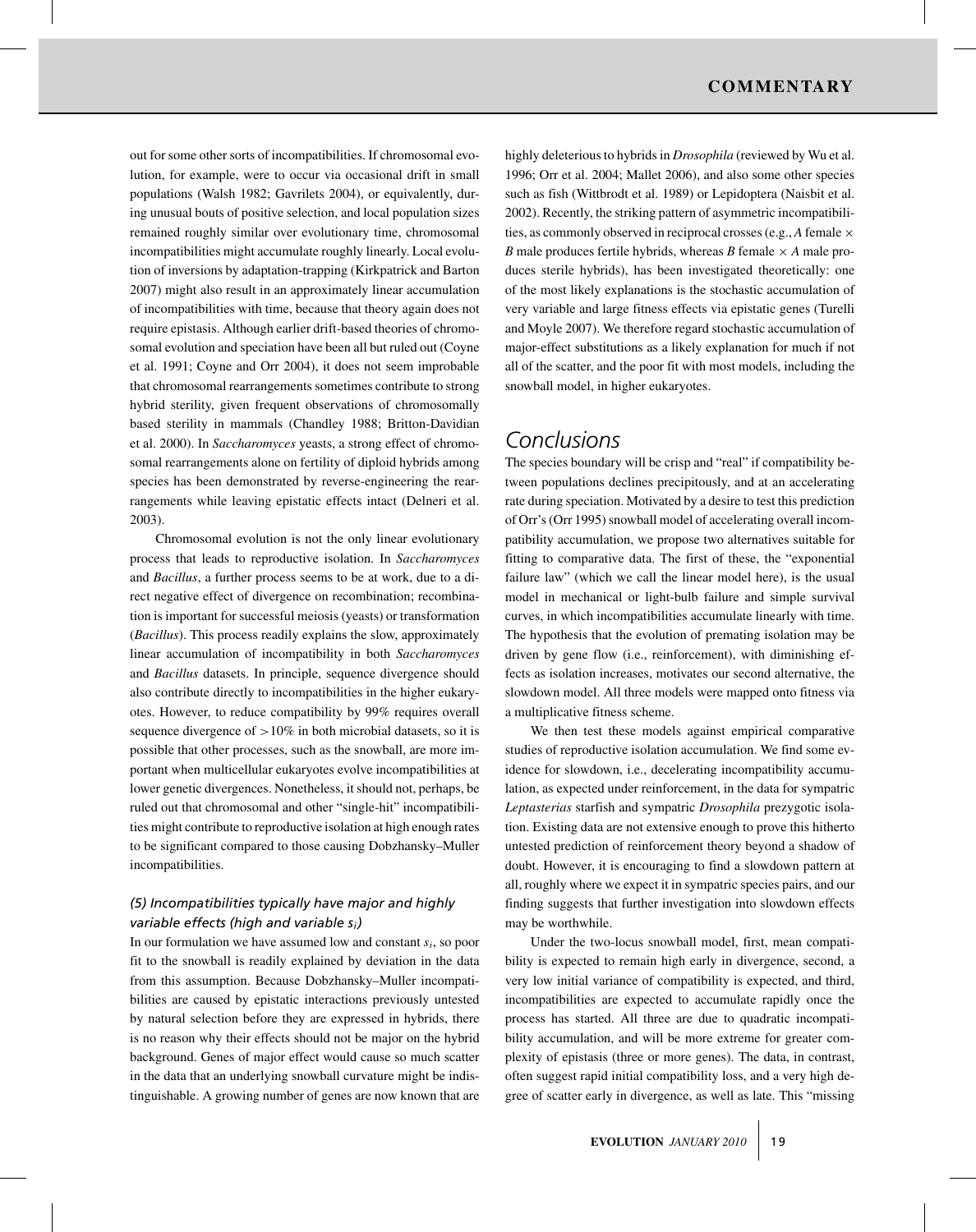snowball" (Johnson 2006), especially from where it is expected in postzygotic compatibility of higher eukaryotes, is probably best explained not because Dobzhansky–Muller incompatibilities do not occur, but by a combination of (1) stochasticity caused by a few genes having major and variable effects, and (2) a number of different overlapping snowball processes occurring at widely different rates, for example, Haldane's rule sterility and inviability versus bisexual sterility and viability (Turelli and Orr 1995). Although Dobzhansky–Muller incompatibilities undoubtedly occur, they do not seem to lead to accelerating loss of overall compatibility. Studies with the microorganisms *Bacillus* and *Saccharomyces*, as well as consideration of chromosome evolution, suggest that some incompatibility accumulation may also be truly linear, giving rise to genetic differences that produce simple exponential compatibility failure. It seems possible that some such processes, due to nonepistatic incompatibilities (such as selection against chromosomal heterozygotes), may also be involved to a nontrivial extent in macro-organismal incompatibilities.

Perhaps the major pattern indicated by these data from multicellular organisms is the one originally noted by Darwin, that hybrid inviability and sterility is indeed associated with speciation, but that its variability among different pairs of species implies only a loose association (Darwin 1859). In birds and centrarchid fish, sister species often remain at least partially compatible and able to exchange genes for many millions of years after speciation (Price and Bouvier 2002; Bolnick and Near 2005), and the data surveyed here show this to be rather general. Furthermore, there is great variability in the rates of accumulation of postzygotic incompatibility. In contrast, rapid evolution of prezygotic isolation, via "slowdown" evolution of assortative mating among sympatric populations, seems to provide a clearer species boundary, at least for sympatric taxa, than the slow and highly variable evolution of inviability and sterility.

#### ACKNOWLEDGMENTS

We are grateful to support from NERC, BBSRC, and DEFRA-Darwin Initiative and to the European Commission for a Marie Curie post-doctoral fellowship to SG (HPMF-CT-2001-01230) during the course of this work. We thank M. Turelli, D. Greig, Z. Yang, D. Presgraves, M. Noor, and a number of anonymous reviewers for discussions about earlier versions of this article.

#### LITERATURE CITED

- Bolnick, D. I., and T. J. Near. 2005. Tempo of hybrid inviability in centrarchid fishes (Teleostei : Centrarchidae). Evolution 59:1754–1767.
- Britton-Davidian, J., J. Catalan, M. da Graça Ramalhinho, G. Ganem, J. C. Affray, R. Capela, M. Biscoito, J. B. Searle, and M. da Luz Mathias. 2000. Rapid chromosomal evolution in mice. Nature (London) 403: 158.
- Butlin, R. K. 1995. Reinforcement: an idea evolving. Trends Ecol. Evol. 10:432–434.
- Chandley, A. C. 1988. Fertile mules. J. R. Soc. Med. 81:2.
- Charlesworth, B., H. Borthwick, C. Bartolome, and P. Pignatelli. 2004. Esti- ´ mates of the genome mutation rate for detrimental alleles in *Drosophila melanogaster*. Genetics 167:815–826.
- Chen, W., and S. Jinks-Robertson. 1999. The role of the mismatch machinery in regulating mitotic and meiotic recombination between diverged sequences in yeast. Genetics 151:1299–1313.
- Coyne, J. A., S. Aulard, and A. Berry. 1991. Lack of underdominance in a naturally occurring pericentric inversion in *Drosophila melanogaster* and its implications for chromosome evolution. Genetics 129:791–802.
- Coyne, J. A., N. H. Barton, and M. Turelli. 1997. Perspective: a critique of Sewall Wright's shifting balance theory of evolution. Evolution 51:643– 671.
- Coyne, J. A., and H. A. Orr. 1989. Patterns of speciation in *Drosophila*. Evolution 43:362–381.
- ———. 1997. "Patterns of speciation in *Drosophila*" revisited. Evolution 51:295–303.
- ———. 2004. Speciation. Sinauer Associates, Sunderland, MA.
- Darwin, C. 1859. On the origin of species by means of natural selection, or the preservation of favoured races in the struggle for life. John Murray, London.
- Delneri, D., I. Colson, S. Grammenoudi, I. N. Roberts, E. J. Louis, and S. G. Oliver. 2003. Engineering evolution to study speciation in yeasts. Nature (London) 422:68–72.
- Dobzhansky, T. 1940. Speciation as a stage in evolutionary divergence. Am Nat 74:312–321.
- Dopman, E. B., S. M. Bogdanowicz, and R. G. Harrison. 2004. Genetic mapping of sexual isolation between E and Z strains of the European corn borer (*Ostrinia nubilialis*). Genetics 167:301–309.
- Drès, M., and J. Mallet. 2002. Host races in plant-feeding insects and their importance in sympatric speciation. Philos. Trans. R. Soc. Lond. B 357:471–492.
- Edmands, S. 2002. Does parental divergence predict reproductive compatibility. Trends Ecol. Evol. 17:520–527.
- Fitzpatrick, B. M. 2002. Molecular correlates of reproductive isolation. Evolution 56:191–198.
- Foltz, D. W. 1997. Hybridization frequency is negatively correlated with divergence time of mitochondrial DNA haplotypes in a sea star (*Leptasterias* spp.) species complex. Evolution 51:283–288.
- Gavrilets, S. 2003. Models of speciation: what have we learned in 40 years? Evolution 57:2197–2215.
- -. 2004. Fitness landscapes and the origin of species. Princeton Univ. Press, Princeton, NJ.
- Greig, D. 2007. A screen for recessive speciation genes expressed in the gametes of F1 hybrid yeast. PLoS Genet. 3:e21.
- Greig, D., M. Travisano, E. J. Louis, and R. H. Borts. 2003. A role for the mismatch repair system during incipient speciation in *Saccharomyces*. J. Evol. Biol. 16:429–437.
- Higgie, M., S. Chenoweth, and M. W. Blows. 2000. Natural selection and the reinforcement of mate recognition. Science 290:519–521.
- Hollocher, H., and C. I. Wu. 1996. The genetics of reproductive isolation in the *Drosophila simulans* clade: X *vs.* autosomal effects and male *vs*. female effects. Genetics 143:1243–1255.
- Hunter, N., S. R. Chambers, E. J. Louis, and R. H. Borts. 1996. The mismatch repair system contributes to meiotic sterility in an interspecific yeast hybrid. EMBO J. 15:1726–1733.
- Jiggins, C. D., I. Emelianov, and J. Mallet. 2005. Assortative mating and speciation as pleiotropic effects of ecological adaptation: examples in moths and butterflies. Pp. 451–473 *in* M. Fellowes, ed. Insect evolutionary ecology. Royal Entomological Society, London.
- Johnson, N. A. 2006. Patterns and processes of speciation: the evolution of reproductive isolating barriers. Pp. 374–386 *in* C. W. Fox and J. B.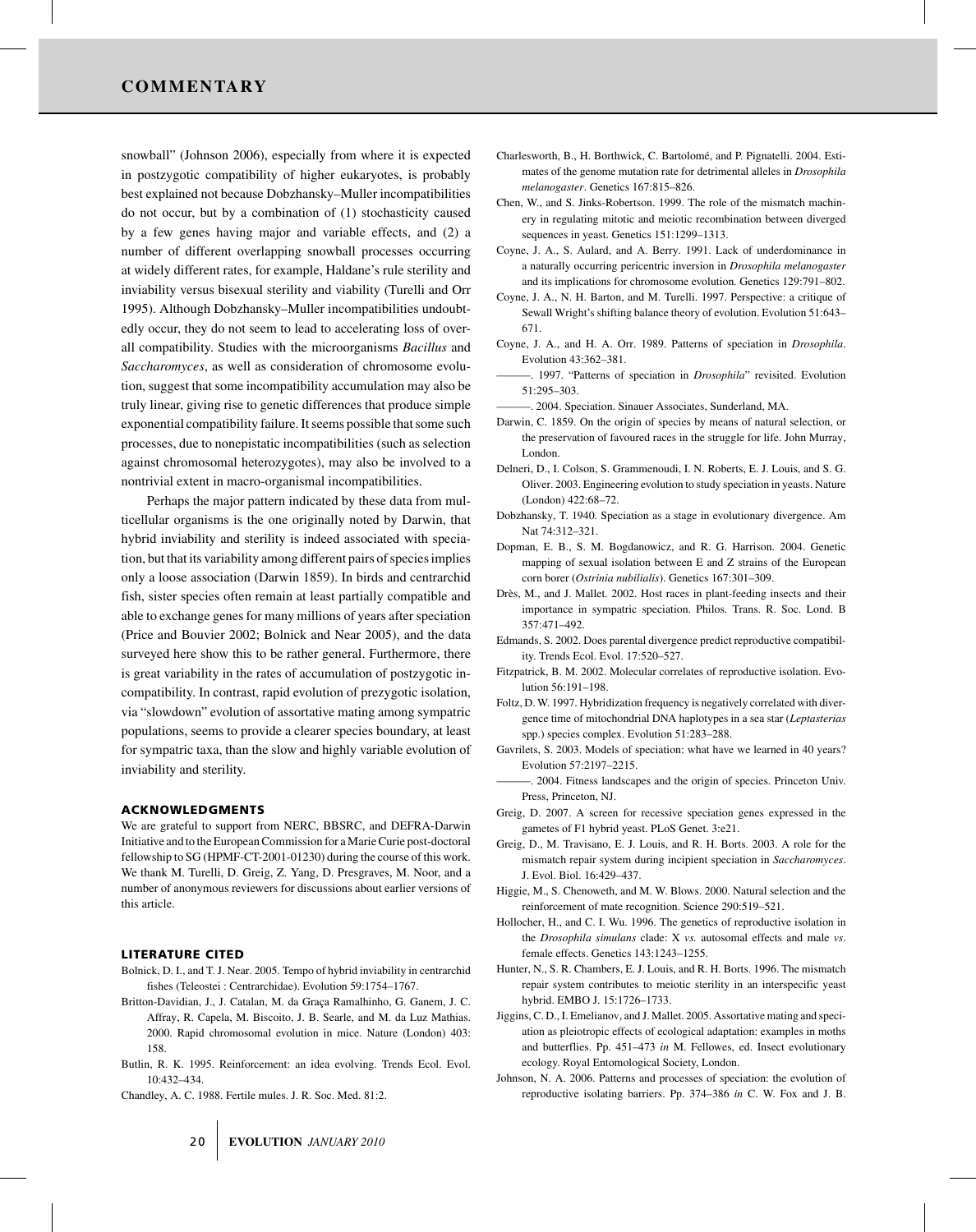Wolf, eds. Evolutionary genetics. concepts and case studies. Oxford Univ. Press, Oxford.

- Kirkpatrick, M., and N. Barton. 2007. Chromosome inversions, local adaptation and speciation. Genetics 173:419–434.
- Kirkpatrick, M., and V. Ravigné. 2002. Speciation by natural and sexual selection. Am. Nat. 159:S22–S35.
- Knowlton, N., L. A. Weigt, L. A. Solórzano, D. K. Mills, and E. Bermingham. 1993. Divergence in proteins, mitochondrial DNA, and reproductive compatibility across the Isthmus of Panama. Science 260:1629–1632.
- Kondrashov, A. S., S. Sunyaev, and F. A. Kondrashov. 2002. Dobzhansky-Muller incompatibilities in protein evolution. Proc. Natl. Acad. Sci. USA 99:14878–14883.
- Liti, G., D. B. H. Barton, and E. J. Louis. 2006. Sequence diversity, reproductive isolation and species concepts in *Saccharomyces*. Genetics 174:839–850.
- Majewski, J., and F. M. Cohan. 1998. The effect of mismatch repair and heteroduplex formation on sexual isolation in *Bacillus*. Genetics 148:13– 18.
- Mallet, J. 2005. Hybridization as an invasion of the genome. Trends Ecol. Evol. 20:229–237.
	- ———. 2006. What has *Drosophila* genetics revealed about speciation? Trends Ecol. Evol. 21:386–393.
- Mallet, J., W. O. McMillan, and C. D. Jiggins. 1998. Mimicry and warning color at the boundary between races and species. Pp. 390–403 *in* D. J. Howard, ed. Endless forms: species and speciation. Oxford Univ. Press, New York.
- Mendelson, T. C., B. D. Inouye, and M. D. Rausher. 2004. Quantifying patterns in the evolution of reproductive isolation. Evolution 58:1424–1433.
- Mosteller, F., and J. W. Tukey. 1977. Data analysis and regression. Addison-Wesley, Reading, MA.
- Naisbit, R. E., C. D. Jiggins, M. Linares, and J. Mallet. 2002. Hybrid sterility, Haldane's rule, and speciation in *Heliconius cydno* and *H. melpomene*. Genetics 161:1517–1526.
- Noor, M. A. F. 1995. Speciation driven by natural selection in *Drosophila*. Nature (London) 375:674–675.
- Orr, H. A. 1995. The population genetics of speciation: the evolution of hybrid incompatibilities. Genetics 139:1805–1813.
- ———. 1998. The population genetics of adaptation: the distribution of factors fixed during adaptive evolution. Evolution 52:935–949.
- Orr, H. A., and M. Turelli. 2001. The evolution of postzygotic isolation: accumulating Dobzhansky-Muller incompatibilities. Evolution 55:1085– 1094.
- Orr, H. A., J. P. Masly, and D. C. Presgraves. 2004. Speciation genes. Curr. Opin. Genet. Dev. 14:675–679.
- Presgraves, D. C. 2002. Patterns of postzygotic isolation in Lepidoptera. Evolution 56:1168–1183.
- Price, T. D., and M. M. Bouvier. 2002. The evolution of F1 postzygotic incompatibilities in birds. Evolution 56:2083–2089.
- Read, A. F., and S. Nee. 1991. Is Haldane's Rule significant? Evolution 45:1707–1709.
- Rieseberg, L. H., B. Sinervo, C. R. Linder, M. C. Ungerer, and D. M. Arias. 1996. Role of gene interactions in hybrid speciation: evidence from ancient and experimental hybrids. Science 272:741–745.
- Sasa, M. M., P. T. Chippindale, and N. A. Johnson. 1998. Patterns of postzygotic isolation in frogs. Evolution 52:1811–1820.
- Servedio, M. R., and M. A. F. Noor. 2003. The role of reinforcement in speciation: theory and data. Annu. Rev. Ecol. Syst. 34:339–364.
- True, J. R., B. S. Weir, and C. C. Laurie. 1996. A genome-wide survey of hybrid incompatibility factors by the introgression of marked segments of *Drosophila mauritiana* chromosomes into *Drosophila simulans*. Genetics 142:819–837.
- Turelli, M., and L. G. Moyle. 2007. Asymmetric postmating isolation: Darwin's corollary to Haldane's Rule. Genetics 176:1059–1088.
- Turelli, M., and H. A. Orr. 1995. The dominance theory of Haldane's rule. Genetics 140:389–402.
- 2000. Dominance, epistasis and the genetics of postzygotic isolation. Genetics 154:1663–1679.
- Turelli, M., N. H. Barton, and J. A. Coyne. 2001. Theory and speciation. Trends Ecol. Evol. 16:330–343.
- Walsh, J. B. 1982. Rate of accumulation of reproductive isolation by chromosome rearrangements. Am. Nat. 120:510–532.
- Welch, J. J. 2004. Accumulating Dobzhansky-Muller incompatibilities: reconciling theory and data. Evolution 58:1145–1156.
- Wittbrodt, J., D. Adam, B. Malitschek, W. Maueler, F. Raulf, and A. Telling. 1989. Novel putative receptor tyrosine kinase encoded by the melanomainducing *Tu* locus in *Xiphophorus*. Nature (London) 341:415–421.
- Wu, C. I. 1996. Now blows the east wind. Nature (London) 380:105–106.
- Wu, C. I., M. F. Palopoli, and N. A. Johnson. 1996. Haldane's rule and its legacy: why are there so many sterile males? Trends Ecol. Evol. 11:281– 284.
- Zawadzki, P., M. S. Roberts, and F. M. Cohan. 1995. The log-linear relationship between sexual isolation and sequence divergence in *Bacillus* is robust. Genetics 140:917–932.

Associate Editor: M. Rausher

# *Appendix A*

# EXPECTATION AND VARIANCE OF NUMBERS OF SUBSTITUTIONS, INCOMPATIBILITIES, AND OVERALL COMPATIBILITY WITH TIME UNDER VARIOUS MODELS

### *Expectation and variance of the number of substitutions KT*

Straightforward calculations show that, considering equation (2), the expectation and variance of the number of substitutions  $K_T$  at time *T* is given simply by  $W_T$ . Thus, for a constant substitution rate, i.e., for  $S(t) = 2k$ ,

$$
E(K_T) = V(K_T) = 2kT.
$$
 (A1)

For variable substitution rates, i.e., for  $S(t) = 2k/(1 + at)$ 

$$
E(K_T) = V(K_T) = [2k \ln(1 + aT)]/a, \text{ with } a > -T^{-1}. \quad (A2)
$$

### *Expectation and variance of the number of incompatibilities IT*

Expectation and variance of  $I_T$  clearly depend on the expectation and variance of  $K_T$  and on the kind of incompatibilities being considered, that is epistatic or nonepistatic incompatibilities.

*Snowball epistatic incompatibilities* Considering a model of Dobzhansky–Muller incompatibilities, where each incompatibility requires exactly two epistatic substitutions, Orr and Turelli (2001) demonstrate

$$
E(I_T) = p \mathcal{E}^2(K_T)/2, \tag{A3}
$$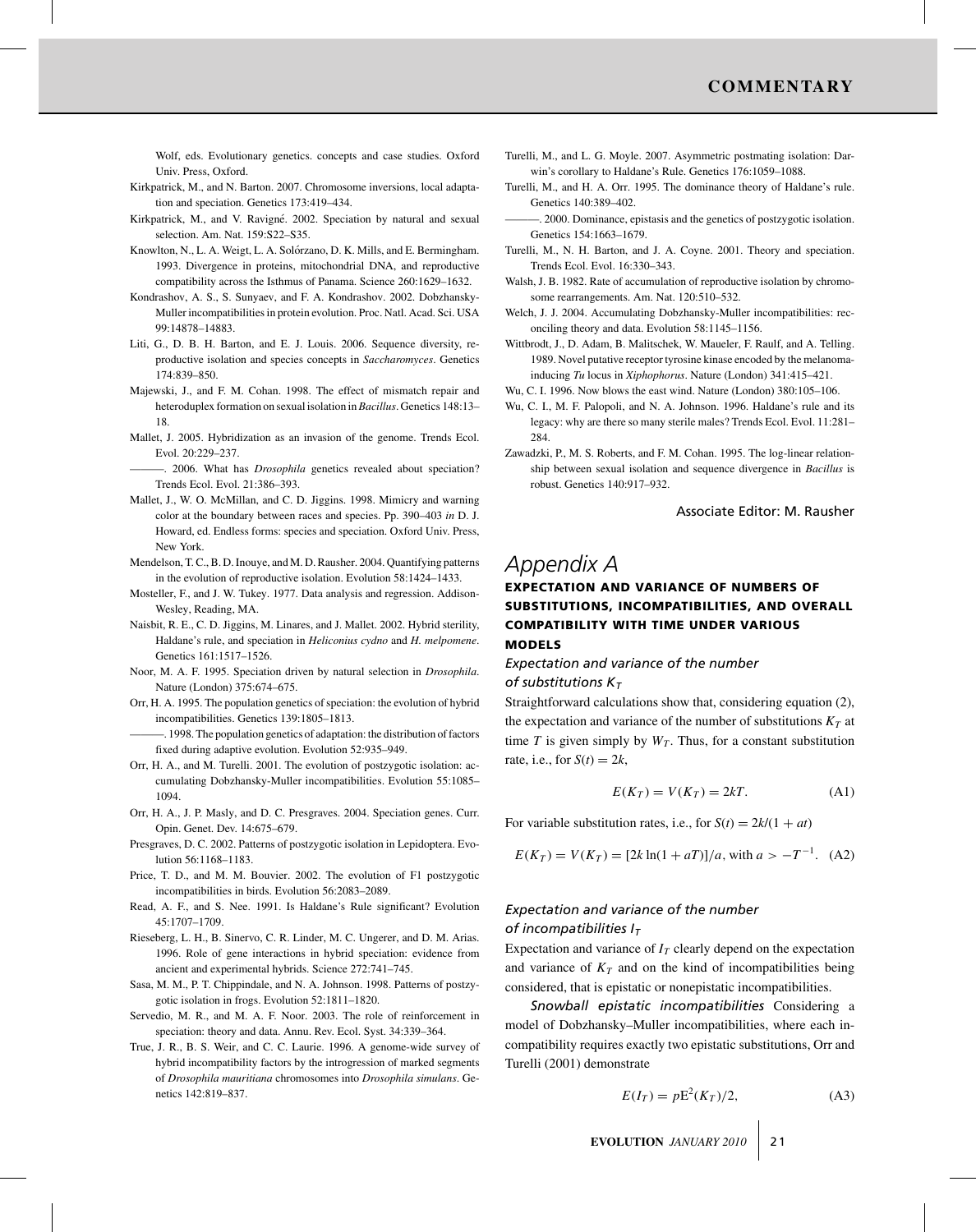$$
V(I_T) = pE^2(K_T)[1 + 2pE(K_T)]/2,
$$
 (A4)

where  $P$  is the probability that any given pair of diverged site leads to such an incompatibility. Therefore, considering a constant substitution rate, i.e.,  $S(t) = 2k$ , they found

$$
E(I_T) = 2k^2 T^2 p,\tag{A5}
$$

$$
V(I_T) = 2k^2 T^2 p[1 + 4pkT].
$$
 (A6)

Equations (A3 and A4) are obviously valid whatever the substitution rate. Expectation and variance of  $I_T$  can then easily be obtained using equation (A1) in the case of nonepistatic incompatibilities and variable substitution rates.

*Nonepistatic incompatibilities* If incompatibilities depend on a single substitution, it is straightforward to show that if  $K_T$  follows the distribution given by equation (1), and the numbers of incompatibilities,  $I_T = pK_T$  follow a distribution given by

$$
p(I_T = n) = (pWT)^n e^{-pWT}/n!
$$
 where  $W_T = \int_0^T S(t') dt'.$  (A7)

The expectation and variance of  $I_T$  can then be obtained easily both for constant and variable substitution rates. With a constant substitution rate, i.e.,  $S(t) = 2kt$ , the expectation and variance of the number of incompatibilities after *T* years of divergence are given by

$$
E(I_T) = V(I_T) = 2kTp.
$$
 (A8)

Using variable substitution rates, i.e.,  $S(t) = 2k/(1 + at)$ , the expectation and variance of the number of single gene incompatibilities after *T* years of divergence are given by

$$
E(I_T) = V(I_T) = 2kp \ln(1 + aT)/a \quad \text{with } a > -T^{-1}.
$$
 (A9)

### *Expectation and variance of compatibility between species*  $C_T$

It is much easier to deduce the expectation and variance of In  $C_T$  than the moments of  $C_T$  directly. Indeed, considering that ln  $C_T = I_T$  ln (1 – *s*), where s is the constant deleterious effect per incompatibility (i.e., selection pressure), the expectation and variance of  $\ln C_T$  are simply

$$
E(\ln C_T) = E(I_T) \ln(1 - s), \tag{A10}
$$

$$
V(\ln C_T) = E(I_T)[\ln(1 - s)]^2.
$$
 (A11)

#### *Distribution of*  $I_T$  *and*  $C_T$

Because the number of substitutions  $K_T$  follows a Poisson distribution with mean  $W_T = \int_0^T S(t') dt'$ , the distribution at any one

time simplifies to the usual mean and variance  $\lambda = 2kT$ , assuming a constant substitution rate  $S(t) = 2k$ . Considering nonepistatic incompatibilities (linear and slowdown models), the number of incompatibilities  $(I_T)$  at any time *T* is simply given by the Poisson distribution with either a constant or variable substitution rate parameter. The Poisson distribution converges eventually on a normal distribution because  $W_T$  increases with *T*. In addition, the probability distribution of the number of incompatibilities follows a Gaussian distribution when substitutions arise at a constant rate and lead to Dobzhansky–Muller incompatibilities (Orr and Turelli 2001). Hence, for all three scenarios we investigate here, the distribution of  $I_T$  converges with time to a Gaussian distribution and, accordingly, compatibility  $C_T$  converges on a lognormal distribution.

# *Appendix B* NOTES ON THE DATA

*Bacillus* data (Zawadzki et al. 1995). Compatibility was estimated via interstrain transformation of *Bacillus* isolates, mostly obtained from the wild. Compatibility values were standardized by reference to within-strain transformation compatibility to give a relative measure with 100% compatibility at 0% DNA divergence. Transformation efficiency was measured by testing the ability of the donor strain to transmit antibiotic resistance to an antibiotic-sensitive strain. Dilution of donor DNA had little effect, but recipient strains from the wild were somewhat variable in transformation probability, and strains with restriction enzymes were particularly slow to transform, presumably because donor DNA was susceptible to restriction enzyme cutting. We excluded such strains from the analysis. The ability to transform in prokaryotes is somewhat similar to eukaryotic prezygotic compatibility, particularly in its dependence on mismatch repair (mismatch repair activity leads to lowered compatibility, as in yeast, below). Mismatch repair strongly enhances sexual isolation in *E. coli*, but has little effect in *Bacillus*; it is thought that sequence divergence in *Bacillus* lowers recombination directly because of a reduction in tendency to form heteroduplex DNA molecules during transformation (Majewski and Cohan 1998). However, as transformation efficiency is measured following survival of the transformed progeny, it may contain elements of "postzygotic" as well as "prezygotic" compatibility. DNA divergence was measured by the authors on a panel of genes (Zawadzki et al. 1995).

*Saccharomyces*(Liti et al. 2006). Crosses within and between a number of yeasts of the genus *Saccharomyces* were performed, and spore viability was assessed as a measure of compatibility. Recombination requires sequence similarity, and is necessary for successful chromosomal pairing in hybrid *Saccharomyces*, and so diploid hybrids between divergent populations or species tend to be sterile due to meiosis failure. When mismatch repair is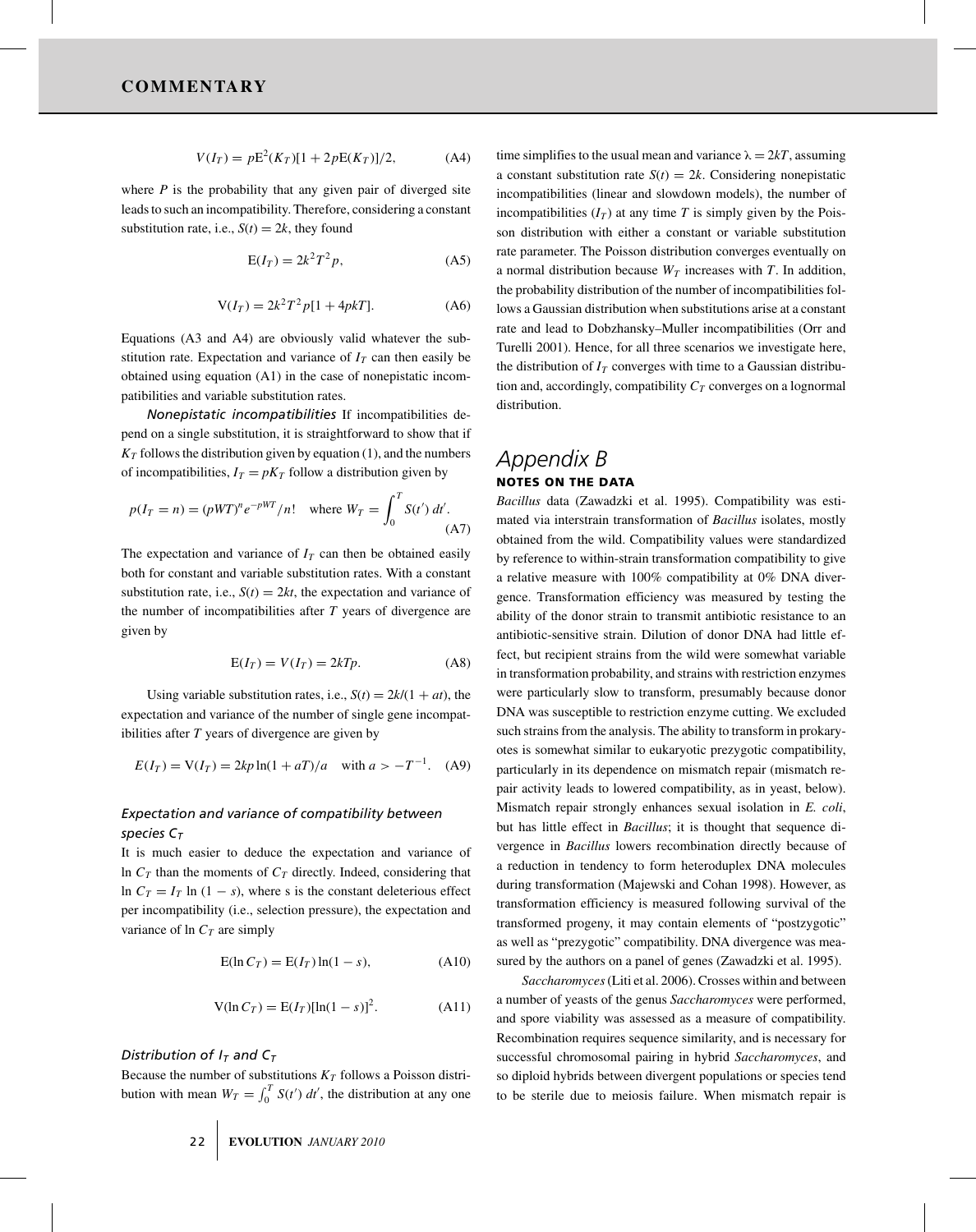inactivated, fertility improves, suggesting that a direct effect of sequence divergence via its interaction with mismatch repair is the cause of incompatibility (Hunter et al. 1996; Greig et al. 2003). Recombination in both meiotic and mitotic repair declines approximately exponentially with yeast sequence divergence (Chen and Jinks-Robertson 1999); these results suggest that a simple linear or first-order response of mismatch incompatibility to sequence divergence is likely.

*Leptasterias starfish* (Foltz 1997). Individuals of these starfish were sampled in areas in which a number of cryptic species co-occur. The numbers of  $F_1$  hybrids (identified by allozyme genotypes) sampled in nature divided by the number of individuals of the relevant pure species is the measure of compatibility used here. The hybrid frequencies measured may incorporate postzygotic as well as prezygotic effects on hybrid number.

*Alpheus shrimps* (Knowlton et al. 1993). Behavioral compatibility of shrimps was measured in a series of experiments in which aggressive and apparently sociable behaviors were scored, and a median compatibility score was constructed ranging from 1 (conspecific compatibility) to zero (all aggressive and no sociable behaviors). Because it refers only to presexual behaviors, and only 1% of heterospecific crosses actually produced fertile egg clutches, these values are likely to be overestimates of overall prezygotic compatibility. In these data, one of the crosses produced a behavioral compatibility value that was higher than the intraspecific values, giving a relative compatibility  $> 1$ . Genetic divergence was measured in two different ways: (1) via allozyme divergence (Nei's *D*), and (2) via % mtDNA (*CoI*) divergence.

*Drosophila* (Coyne and Orr 1989, 1997). Compatibility was estimated from Coyne and Orr's measures of reproductive isolation as 1− (reproductive isolation). Measures of reproductive isolation are of two types. (1) Prezygotic isolation, measured as 1−(frequency of heterospecific matings)/(frequency of withinspecies matings) in various types of choice or no-choice tests. When the frequency of heterospecific matings was greater than the frequency of homospecific matings (i.e., a negative index was obtained), the index was rounded to 0. (2) For postzygotic isolation a discrete measure was used. If any sex of  $F_1$  hybrid offspring of a single direction of cross between two species *A* and *B* was completely sterile or inviable, reproductive isolation was incremented by 0.25. Reciprocal crosses (i.e., A male  $\times$  B female, versus  $B$  male  $\times$   $A$  female) may yield different results. Thus, the value for postzygotic isolation varies from 0 (no sex in either reciprocal cross inviable or infertile) to 1 (both males and females sterile or inviable in both directions of cross), but can only take the values 0.00, 0.25, 0.50, 0.75, and 1.00.

*Lepidoptera* (Presgraves 2002). Genetic distance was based on Nei's *D* value obtained from studies of at least 13 allozyme loci. In the absence of allozyme studies, Nei's *D* was estimated via mtDNA divergence, and converted to Nei's *D* using a regression of Nei's *D* on mtDNA distance (Presgraves 2002). Postzygotic isolation was measured using a method similar to that of Coyne and Orr (1989), and we again estimated compatibility as 1− (reproductive isolation). Presgraves provides two overlapping datasets for postzygotic isolation: hybrid inviability and total postzygotic isolation, both of which we analyze. There were only 13–18 allopatric species pairs for each of these two postzygotic datasets, and as neither Presgraves nor we found any major differences when analyzing sympatric and allopatric species separately, we treated the sympatric and allopatric species together as a single dataset in our analyses. Total reproductive isolation was probably more reliable than the inviability measure, as only four crosses produced completely inviable progeny, and Presgrave's inviability measure averaged only 0.122, whereas average total reproductive isolation was 0.647.

*Frogs* (Sasa et al. 1998). Various measures of compatibility and isolation were presented by the authors. However, we use only two: (1) a combination of their egg hatch (*EH*) and metamorphosis rate (*MET*), in the form of  $EH \times MET$ , which gives a compatibility index of survival from egg laying to metamorphosed adult; (2) a measure of compatibility equal to 1 − *IPO*2, where *IPO*2 is their discrete measure of postzygotic reproductive isolation. The *EH* and *MET* survival values, and resulting compatibility measure, are continuous measures, but *IPO*2 is an index of hybrid inviability and sterility in discrete units of 0.5 for a single direction of cross, a measure with discrete values 0, 0.5, and 1, somewhat like that used as an isolation index for *Drosophila* (Coyne and Orr 1997). In cases in which there was a measure for *IPO*1 (the average of *IPO*2 for both reciprocal cross directions, with discrete values 0, 0.25, 0.5, 0.75, and 1), we reconstructed the missing *IPO*2 measure so that we were able to use two values of *IPO*2 as suggested in Sasa et al. (1998). For genetic distance, we used the values of Nei's *D* from the same source.

*Birds* (Price and Bouvier 2002). For our genetic distance measures, we used data for *HKY*-corrected mtDNA divergence, and the Sibley DNA–DNA hybridization measure of  $\Delta T_{50}H$ . A single measure of compatibility was employed, based on the authors' isolation index. Their "fertility" index, *F*, is like the index of Coyne and Orr, a discrete measure based on the sexes in reciprocal crosses that are inviable or infertile. *F* ranges from 1 to 5 in units of 0.5, with 1 indicating viability and fertility of all hybrids, 5 indicating complete inviability of all hybrids. For our purposes, we also interpret Price and Bouvier's values of  $F = 1^*$  to be equivalent to 1.25, and their  $F = 5^*$  to be equivalent to 4.5. The compatibility measure we use is then  $C = 1 - (F - 1)/4$ , which standardizes the measure on a scale of 0 to 1. Thus compatibility may occur in discrete units of 0, 0.125, 0.25, 0.375, 0.5, 0.625, 0.75, 0.875, 0.9375, and 1.000. An essentially complete absence of gene flow is expected from any Price and Bouvier index,  $F \geq$ 3, equivalent to compatibility  $C \leq 0.5$  (all hybrids viable but